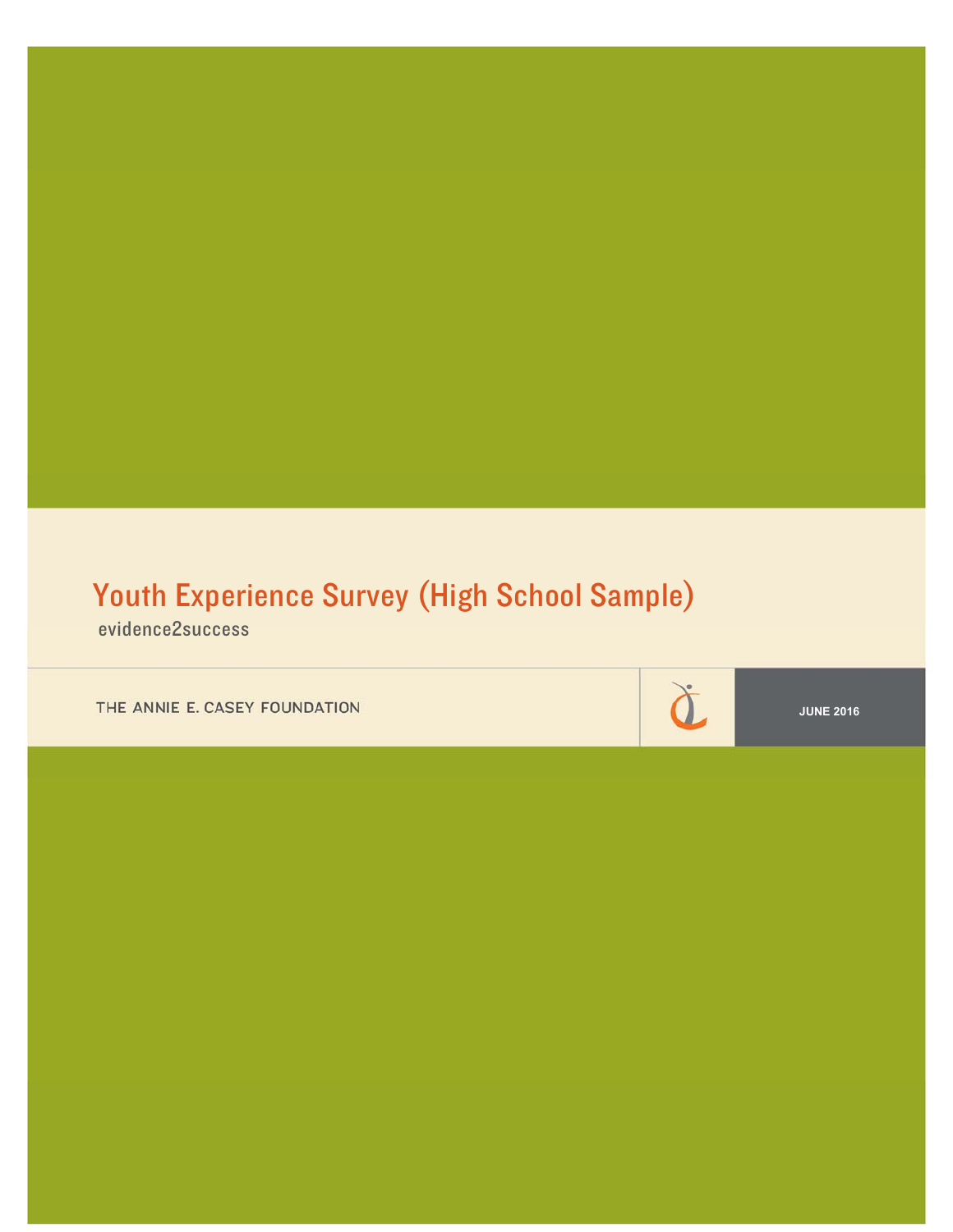| Please check the box next to the school that you attend. |  |  |  |  |  |
|----------------------------------------------------------|--|--|--|--|--|
| Add (site specific) $\square$                            |  |  |  |  |  |
| Add (site specific) $\square$                            |  |  |  |  |  |

# Evidence2Success Youth Experience Survey

**High School Version** 

**If you are interested in using the Youth Experience Survey in your community, please review [guidelines for usage outside Evidence2Success](http://www.aecf.org/m/blogdoc/aecf-yesoutsidee2s-2016.pdf) and contact Mildred Johnson at mjohnson@aecf.org.**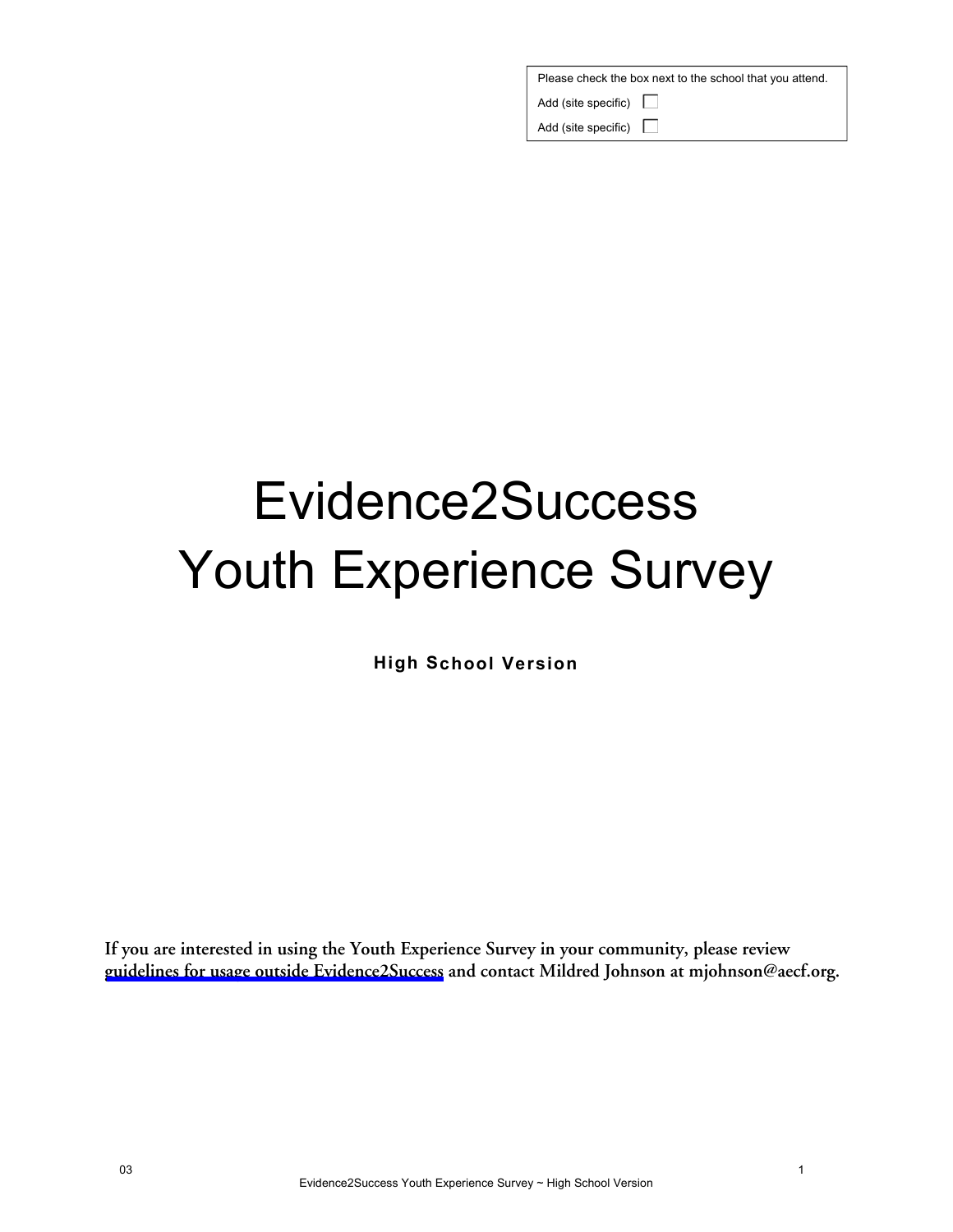# **Thank you for taking part in this survey!**

**This is not a test.** There are no right or wrong answers. The survey is anonymous, which means it does not have your name or any identifying information. Your answers will remain secret. They will be seen only by our research team and will not be read by anyone connected with your school or your home.

Some questions may seem similar to each other but they are each a little different. All of the questions in the survey are important and have their own purpose. We ask that you read each question carefully and answer the best you can.

If you don't find an answer that fits exactly, select the one that makes the most sense. Please answer all questions truthfully.

#### **INSTRUCTIONS:**

Please read each question carefully and mark your answer by putting an "X" in the box next to the answer you choose. Make sure to mark only one answer for each question unless it says you can mark more than one. If you make a mistake or want to change your answer, completely fill in the box with the wrong answer and put an "X' in the box next to your new answer.

*Some of the questions will look like this:* 

| O1 | How many times have you watched TV this week? |                                                              |
|----|-----------------------------------------------|--------------------------------------------------------------|
|    | <b>None</b>                                   |                                                              |
|    | 1 or 2 times                                  | Mark your choice by making<br>an "X" in the box that is next |
|    | 2 or 4 time                                   | to the answer you want.                                      |

*Other questions will look like this:* 

 $\Box$  3 or 4 times  $\Box$  5 or more times

| (For each, please mark an "X" in the box under your answer.) | NO! | <sub>no</sub> | <b>ves</b> | <b>ES!</b> |
|--------------------------------------------------------------|-----|---------------|------------|------------|
| l like to eat pizza                                          |     |               |            |            |

Mark the big NO! if you think the statement is definitely not true for you.

Mark the little no if you think the statement is mostly not true for you.

Mark the little yes if you think the statement is mostly true for you.

Mark the big YES! if you think the statement is definitely true for you.

Please try to answer every question. If you decide not to answer a question, draw an "X" through the question number.

*For questions that look like this:* 



 $Q$ **1** How many times have you watched TV this week?

- $\Box$  None
- $\Box$  1 or 2 times
- $\Box$  3 or 4 times
- $\Box$  5 or more times

*For questions that look like this:* 

| (For each, please mark an "X" in the box under your answer.) |  | no | <b>ves</b> | ΈS |
|--------------------------------------------------------------|--|----|------------|----|
| l like to eat pizza                                          |  |    |            |    |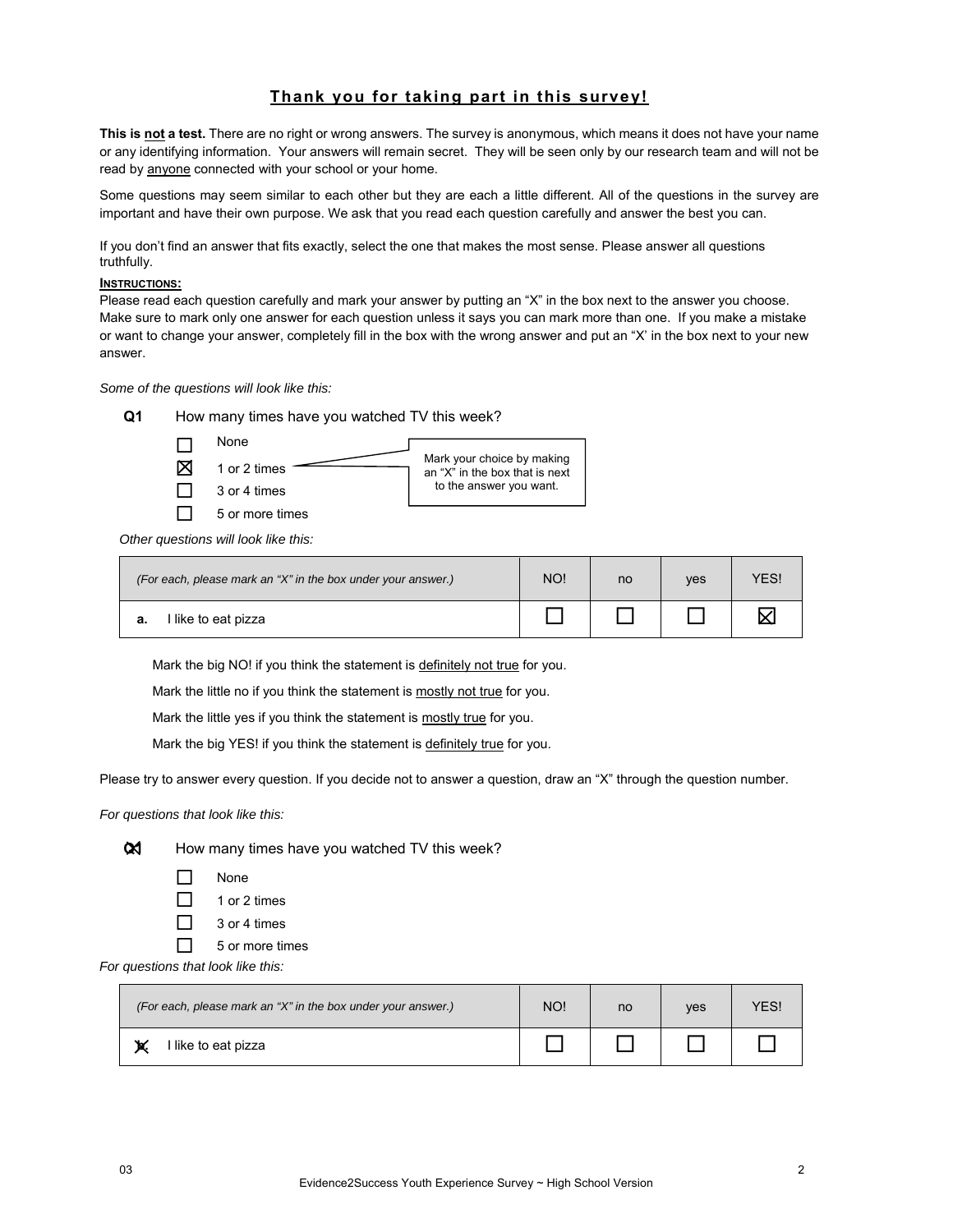| Q <sub>1</sub> |                | In which of the following neighborhoods do you live?    |     |                     |
|----------------|----------------|---------------------------------------------------------|-----|---------------------|
|                |                | Add (site specific)                                     |     | Add (site specific) |
|                | $\mathbf{I}$   | Add (site specific)                                     |     | Add (site specific) |
|                | - 1            | Add (site specific)                                     | - 1 | Add (site specific) |
|                | $\blacksquare$ | Add (site specific)                                     |     | Add (site specific) |
|                |                | Add (site specific)                                     |     | Other               |
| Q2             |                | What grade are you in?                                  |     |                     |
|                | - 1            | 10th                                                    |     |                     |
|                |                | 12th                                                    |     |                     |
| Q <sub>3</sub> |                | How old are you?                                        |     |                     |
|                |                | 14                                                      |     |                     |
|                |                | 15                                                      |     |                     |
|                | $\Box$         | 16                                                      |     |                     |
|                | ┓              | 17                                                      |     |                     |
|                | ┓              | 18                                                      |     |                     |
|                |                | 19 or older                                             |     |                     |
| Q4             | Are you        |                                                         |     |                     |
|                |                | Female?                                                 |     |                     |
|                |                | Male?                                                   |     |                     |
| Q5             |                | What is your race or origin? (Select one or more boxes) |     |                     |
|                |                | White                                                   |     |                     |
|                |                | Black, African American or African                      |     |                     |
|                | ר              | Hispanic, Latino or Spanish origin                      |     |                     |
|                | П              | American Indian or Alaska Native                        |     |                     |
|                | П              | Asian                                                   |     |                     |
|                | $\mathsf{L}$   | Native Hawaiian or Pacific Islander                     |     |                     |
|                |                | Other race or origin                                    |     |                     |
|                |                |                                                         |     |                     |

**Q6** Please describe your race(s) or origin(s). (For example, German, Irish, African American, Somalian, Haitian, Mexican, Puerto Rican, Navajo, Mayan, Asian Indian, Chinese, Native Hawaiian, Guamanian, etc.)

 $\mathcal{L}_\mathcal{L} = \mathcal{L}_\mathcal{L} = \mathcal{L}_\mathcal{L} = \mathcal{L}_\mathcal{L} = \mathcal{L}_\mathcal{L} = \mathcal{L}_\mathcal{L} = \mathcal{L}_\mathcal{L} = \mathcal{L}_\mathcal{L} = \mathcal{L}_\mathcal{L} = \mathcal{L}_\mathcal{L} = \mathcal{L}_\mathcal{L} = \mathcal{L}_\mathcal{L} = \mathcal{L}_\mathcal{L} = \mathcal{L}_\mathcal{L} = \mathcal{L}_\mathcal{L} = \mathcal{L}_\mathcal{L} = \mathcal{L}_\mathcal{L}$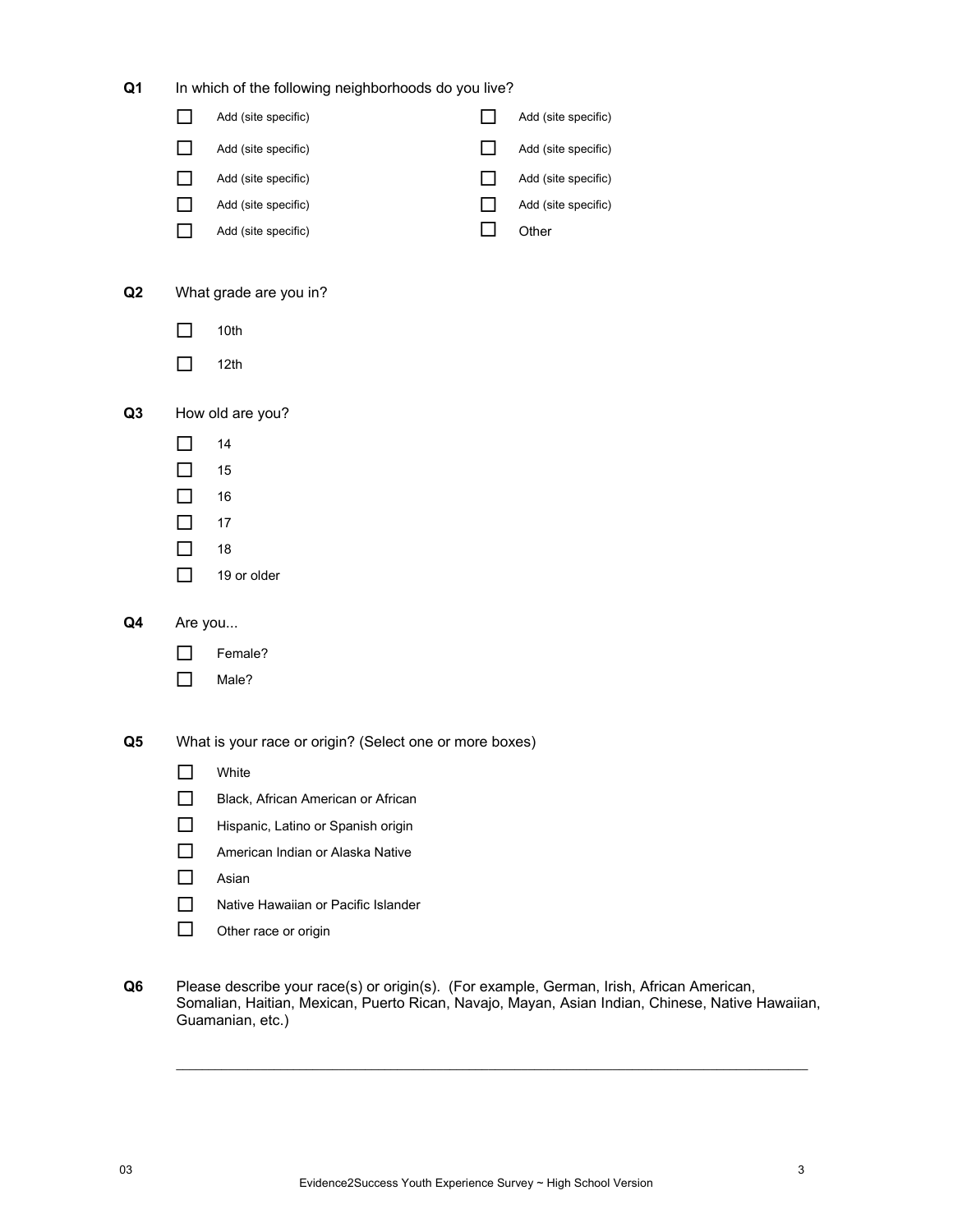**Q7** Please choose the **ONE** answer that **BEST** describes what you consider yourself to be.

|     |                                                           | White                                                                                                                                                                                                                                  |
|-----|-----------------------------------------------------------|----------------------------------------------------------------------------------------------------------------------------------------------------------------------------------------------------------------------------------------|
|     |                                                           | Black, African American or African                                                                                                                                                                                                     |
|     | $\blacksquare$                                            | Hispanic, Latino or Spanish origin                                                                                                                                                                                                     |
|     | П                                                         | American Indian or Alaska Native                                                                                                                                                                                                       |
|     | П                                                         | Asian                                                                                                                                                                                                                                  |
|     | П                                                         | Native Hawaiian or Pacific Islander                                                                                                                                                                                                    |
|     | $\mathsf{L}$                                              | Multiracial or biracial                                                                                                                                                                                                                |
|     | l.                                                        | Other                                                                                                                                                                                                                                  |
| Q8  |                                                           | Think of where you live most of the time. Which best describes your living situation? (Select only<br>one option.)                                                                                                                     |
|     | ΙI                                                        | House, apartment or condo                                                                                                                                                                                                              |
|     | $\Box$                                                    | Residential or group home away from parents or family                                                                                                                                                                                  |
|     | LΙ                                                        | Moving around from place to place                                                                                                                                                                                                      |
|     | $\mathsf{L}$                                              | Living out of a car or living on the street                                                                                                                                                                                            |
|     | П                                                         |                                                                                                                                                                                                                                        |
| Q9  | ΙI<br>H<br>$\blacksquare$<br>$\Box$<br>$\mathsf{L}$<br>ΙI | Which of the following people live there with you? Choose all that apply.<br>Mother<br>Aunt(s) / Uncle(s)<br>Father<br>Sister(s) / Brother(s)<br>Stepmother<br>Other(s) (Please write in):<br>Stepfather<br>Grandmother<br>Grandfather |
| Q10 |                                                           | Which of the following best describes your family situation?                                                                                                                                                                           |
|     | П                                                         | One parent                                                                                                                                                                                                                             |
|     | $\Box$                                                    | Two parents at home                                                                                                                                                                                                                    |
|     | П                                                         | Sharing time between two parents who do not live together                                                                                                                                                                              |
|     | $\Box$                                                    | Other                                                                                                                                                                                                                                  |
| Q11 |                                                           | What is the language you use the most at home?                                                                                                                                                                                         |
|     | $\mathsf{L}$                                              | English                                                                                                                                                                                                                                |
|     | $\blacksquare$                                            | Spanish                                                                                                                                                                                                                                |
|     | ΙI                                                        |                                                                                                                                                                                                                                        |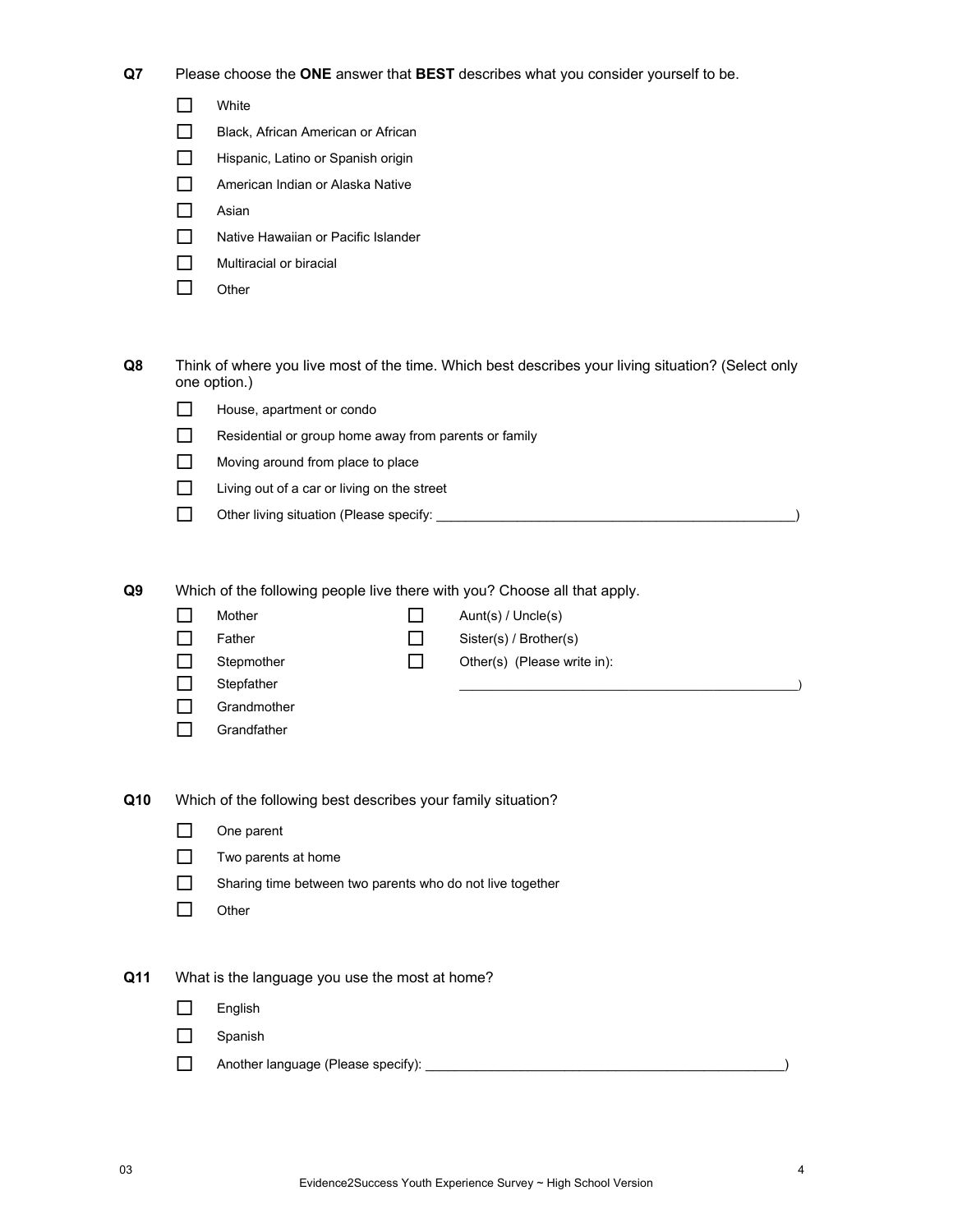| Q12 |              | Have you ever spent time in foster care?                                                             |
|-----|--------------|------------------------------------------------------------------------------------------------------|
|     |              | Yes                                                                                                  |
|     |              | No                                                                                                   |
|     |              |                                                                                                      |
| Q13 | center?      | Have you ever spent time in a juvenile detention center ('juvy') or a juvenile or adult correctional |
|     |              | Yes                                                                                                  |
|     |              | No                                                                                                   |
|     |              |                                                                                                      |
|     |              |                                                                                                      |
|     |              | The next questions ask about your experiences at school.                                             |
|     |              |                                                                                                      |
| Q14 |              | Putting them all together, what were your grades like last year?                                     |
|     | П            | Mostly E's                                                                                           |
|     | $\mathsf{L}$ | Mostly D's                                                                                           |
|     | П            | Mostly C's                                                                                           |
|     | П            | Mostly B's                                                                                           |
|     | $\Box$       | Mostly A's                                                                                           |
|     |              |                                                                                                      |
| Q15 |              | Are your school grades better than the grades of most students in your class?                        |

- $\Box$  NO!
- $\Box$  no

# □ yes

 $\Box$  YES!

**Q16** Have you ever been held back a year in school (repeated a grade)?

- □ Yes
- $\Box$  No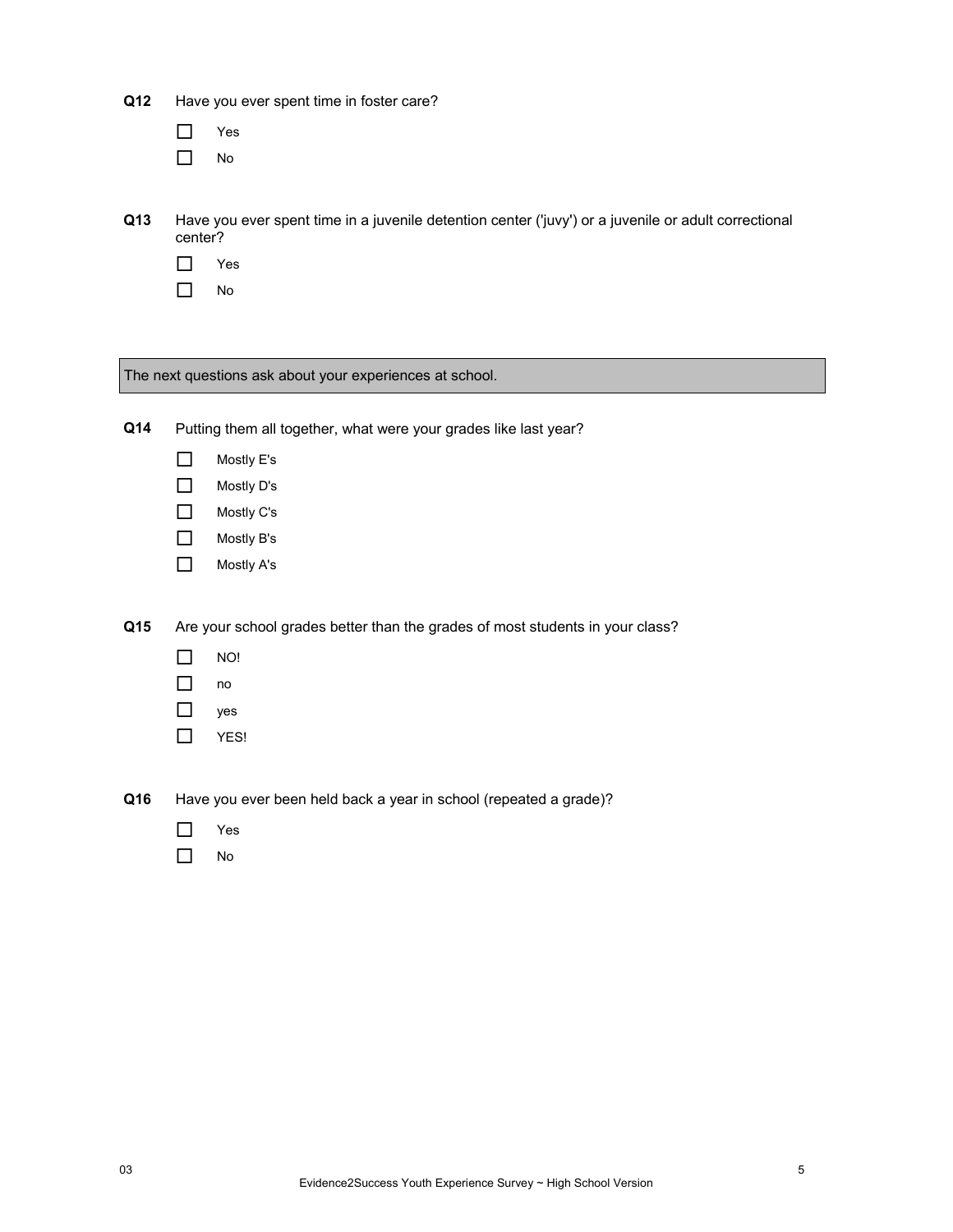**Q17** How many times in the **past year** (12 months) have you been suspended or expelled from school?

| Never          |
|----------------|
| 1 or 2 times   |
| 3 to 5 times   |
| 6 to 9 times   |
| 10 to 19 times |
| 20 to 29 times |
| 30 to 39 times |
| $40+$ times    |
|                |

#### **Q18** *For each row below, please mark an "X" in the box under your answer.*

| During the <b>last four weeks</b> , how many whole days<br>of school have you missed | None | , day | 2 days | 3 days | $4 - 5$<br>days | $6 - 10$<br>days | 11 or<br>more<br>days |
|--------------------------------------------------------------------------------------|------|-------|--------|--------|-----------------|------------------|-----------------------|
| because of illness or injury?<br>а.                                                  |      |       |        |        |                 |                  |                       |
| because you skipped or "cut"?<br>b.                                                  |      |       |        |        |                 |                  |                       |

#### **Q19** *For each row below, please mark an "X" in the box under your answer.*

|    |                                                                                                                                          | <b>NO!</b> | no | yes | <b>YFS!</b> |
|----|------------------------------------------------------------------------------------------------------------------------------------------|------------|----|-----|-------------|
| а. | In my school, students have lots of chances to help<br>decide things like class activities and rules.                                    |            |    |     |             |
| b. | Teachers ask me to work on special classroom projects.                                                                                   |            |    |     |             |
| c. | There are lots of chances for students in my school to<br>get involved in sports, clubs, or other school activities<br>outside of class. |            |    |     |             |
| d. | There are lots of chances for students in my school to<br>talk with a teacher one-on-one.                                                |            |    |     |             |
| е. | There are lots of chances to be part of class discussions<br>or activities.                                                              |            |    |     |             |
| f. | My teachers notice when I am doing a good job and let<br>me know about it.                                                               |            |    |     |             |
| q. | I feel safe at my school.                                                                                                                |            |    |     |             |
| h. | The school lets my parents (or caregivers) know when I<br>have done something well.                                                      |            |    |     |             |
| ı. | My teachers praise me when I work hard in school.                                                                                        |            |    |     |             |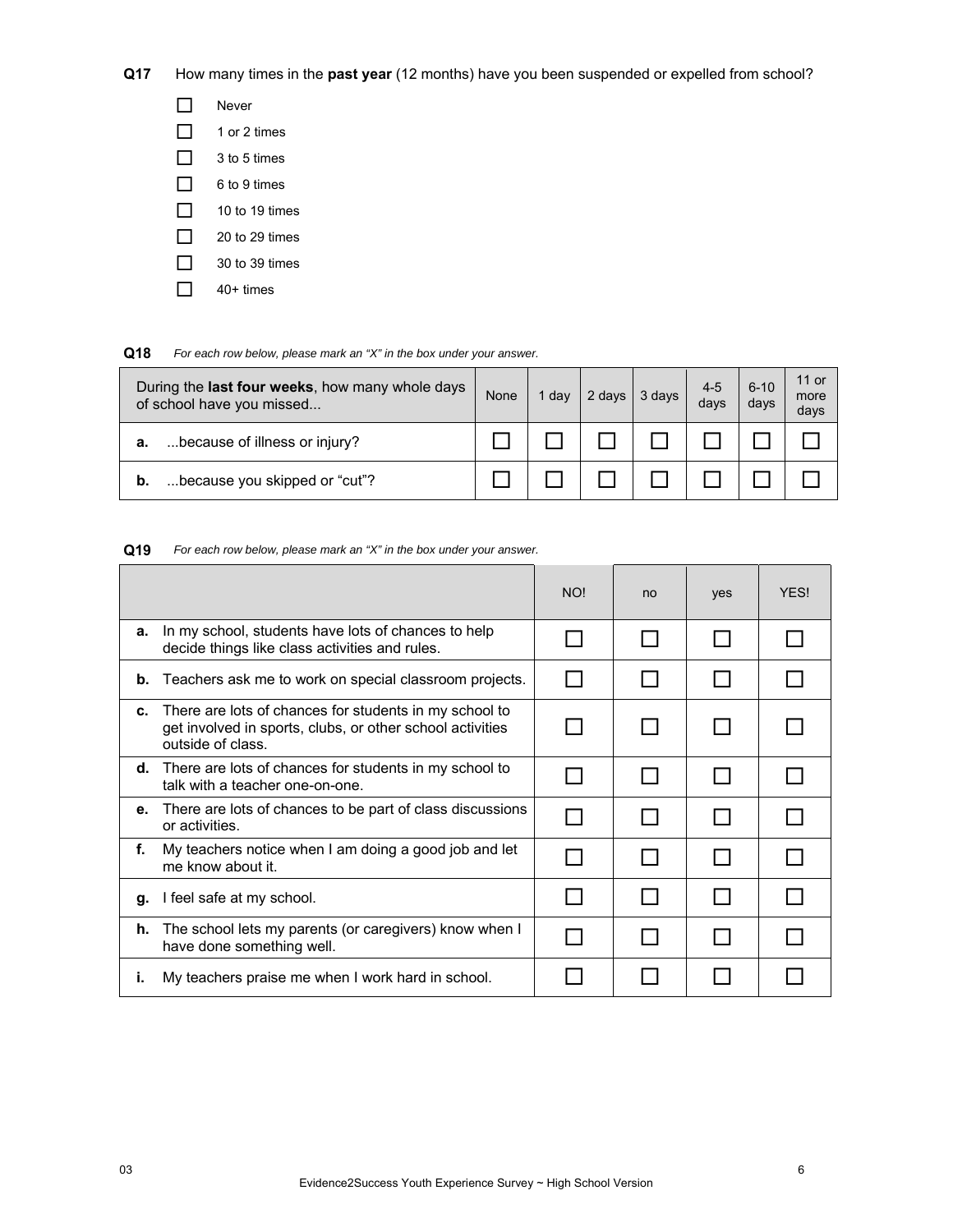**Q20** How often do you feel that the schoolwork you are assigned is meaningful and important?

- **Never**
- Seldom
- □ Sometimes
- $\Box$  Often
- **NIMOST Always**

**Q21** How interesting are most of your school subjects to you?

- **D** Very interesting
- Quite interesting
- Fairly interesting
- $\Box$  Slightly boring
- **Nery boring**

**Q22** How important do you think the things you are learning in school are going to be for your later life?

- **Nery** important
- Quite important
- $\Box$  Fairly important
- Slightly important
- Not at all important

**Q23** On the average over the school year, how many hours per week do you work in a **paid** job?

 $\Box$  None  $\Box$  16-20 hours  $\Box$  5 or less hours  $\Box$  21-25 hours  $\Box$  6-10 hours  $\Box$  26-30 hours  $\Box$  11-15 hours  $\Box$  More than 30 hours

|    | Now, thinking back over the <b>past year</b> in school,  | <b>Never</b> | Seldom | Some<br>times | Often | Almost<br>always |
|----|----------------------------------------------------------|--------------|--------|---------------|-------|------------------|
| a. | how often did you enjoy being in school?                 |              |        |               |       |                  |
| b. | how often did you hate being in school?                  |              |        |               |       |                  |
| c. | how often did you try to do your best work in<br>school? |              |        |               |       |                  |

#### **Q24** *For each row below, please mark an "X" in the box under your answer.*

The next group of questions asks about your **four** best friends (the friends you feel closest to).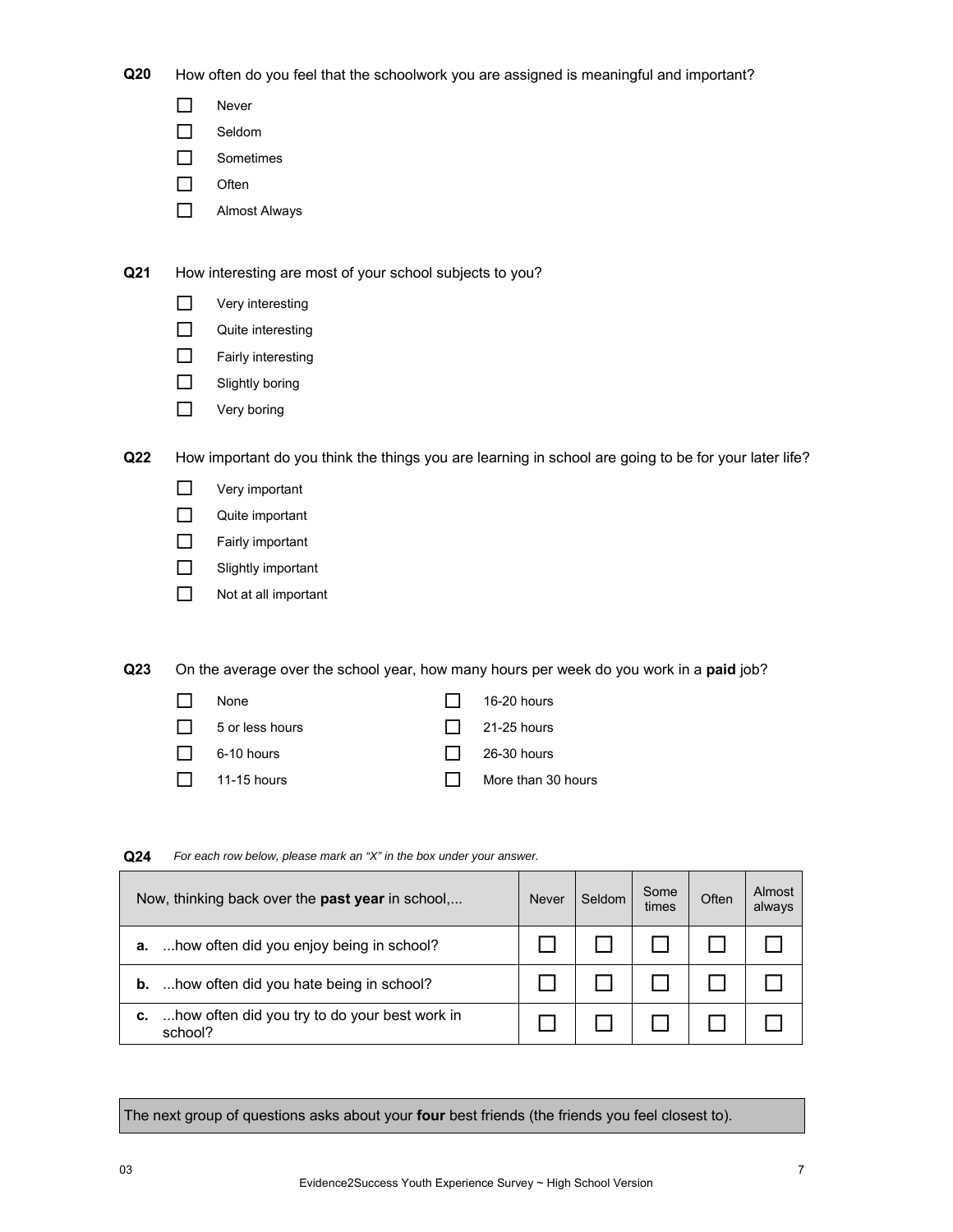|    | In the past year (12 months), how many of your best<br>friends have                                                 | None of<br>my<br>friends | 1 of my<br>friends | 2 of my<br>friends | 3 of my<br>friends | 4 of my<br>friends |
|----|---------------------------------------------------------------------------------------------------------------------|--------------------------|--------------------|--------------------|--------------------|--------------------|
| а. | participated in clubs, organizations or activities at<br>school?                                                    | - 1                      | ΙI                 | ΙI                 | 1 I                |                    |
| b. | made a commitment to stay drug-free?                                                                                |                          |                    | H                  | $\Box$             |                    |
| с. | regularly attended religious services?                                                                              |                          | l I                |                    | $\mathsf{L}$       |                    |
| d. | tried to do well in school?                                                                                         |                          |                    |                    | П                  |                    |
| е. | been suspended from school?                                                                                         |                          |                    |                    |                    |                    |
| f. | dropped out of school?                                                                                              | $\blacksquare$           | П                  | $\Box$             | $\Box$             |                    |
| g. | smoked cigarettes?                                                                                                  |                          |                    |                    | ΙI                 |                    |
| h. | tried beer, wine or hard liquor (for example, vodka,<br>whiskey or gin) when their parents didn't know about<br>it? |                          | $\blacksquare$     | $\blacksquare$     | $\mathsf{L}$       |                    |
| i. | used marijuana?                                                                                                     |                          |                    |                    |                    |                    |
| j. | used LSD, cocaine, amphetamines or other illegal<br>drugs?                                                          |                          | $\mathsf{L}$       |                    |                    |                    |
| k. | sold illegal drugs?                                                                                                 |                          |                    |                    | $\mathsf{L}$       |                    |
| ı. | carried a handgun?                                                                                                  |                          |                    |                    |                    |                    |
|    | m. stolen or tried to steal a motor vehicle such as a car<br>or motorcycle?                                         | $\blacksquare$           |                    |                    | $\mathsf{L}$       |                    |
| n. | been arrested?                                                                                                      |                          |                    |                    |                    |                    |
|    | o.  been members of a gang?                                                                                         |                          |                    |                    |                    |                    |

**Q25** *For each row below, please mark an "X" in the box under your answer.*

**Q26** In the **past year** (12 months), how many of your best friends have liked school?

- None of my friends
- $\Box$  1 of my friends
- $\Box$  2 of my friends
- □ 3 of my friends
- □ 4 of my friends
- 

**Q27** How many friends do you have who you can talk to about your problems?

|   | ı            | -5         |
|---|--------------|------------|
| 1 | $\Box$       | 6          |
| 2 | $\mathsf{L}$ | 7          |
| 3 | $\mathsf{L}$ | 8          |
|   | - 1          | 9          |
|   | л. I.        | 10 or more |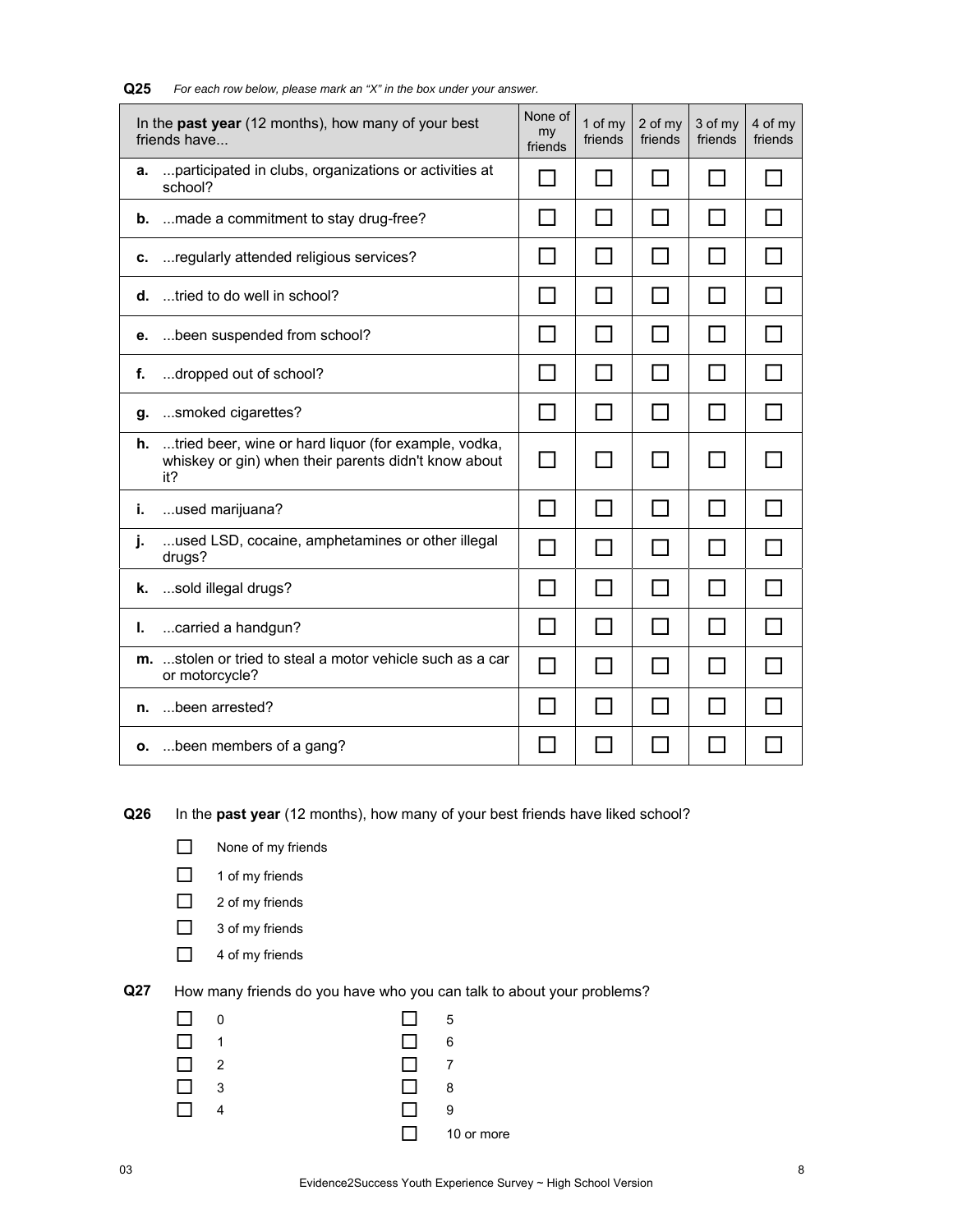**Q28** How many friends do you have who would help you when you need it?

| 0 | . . | -5         |
|---|-----|------------|
| 1 | I I | 6          |
| 2 | U.  |            |
| 3 | 1 L | 8          |
|   | l 1 | 9          |
|   | . . | 10 or more |

The next questions ask about your feelings and experiences in other parts of your life.

# How old were you when you first...  $\parallel$  Never have 10 or younger 11 | 12 | 13 | 14 | 15 | 16 | 17 or older **a.** ...smoked a cigarette, even just a  $\boxed{\Box}$   $\boxed{\Box}$   $\boxed{\Box}$   $\boxed{\Box}$   $\boxed{\Box}$   $\boxed{\Box}$   $\boxed{\Box}$   $\boxed{\Box}$   $\boxed{\Box}$ **b.** ...had more than a sip or two of beer, wine or hard liquor (for example, vodka, whiskey or gin)? 0 | 0 | 0 | 0 | 0 | 0 | 0 | 0 | 0 **c.** ...began drinking alcoholic beverages regularly, that is, at least once or twice a month? 0 | 0 | 0 | 0 | 0 | 0 | 0 | 0 | 0 **d.** ...smoked marijuana? **e.** ...got suspended from school? **f.** ...got arrested? **g.** ...carried a handgun? **h.** ...attacked someone with the idea of seriously hurting them?

**Q29** *For each row below, please mark an "X" in the box under your answer.* 

**Q30** *For each row below, please mark an "X" in the box under your answer.* 

|    |                                                                                                                          | Very false | false | Somewhat Somewhat<br>true | Very true |
|----|--------------------------------------------------------------------------------------------------------------------------|------------|-------|---------------------------|-----------|
| а. | I like to see how much I can get away with (for<br>example, do things I'm not supposed to do without<br>getting caught). |            |       |                           |           |
| b. | I ignore rules that get in my way.                                                                                       |            |       |                           |           |
| с. | I do the opposite of what people tell me, just to get<br>them mad.                                                       |            |       |                           |           |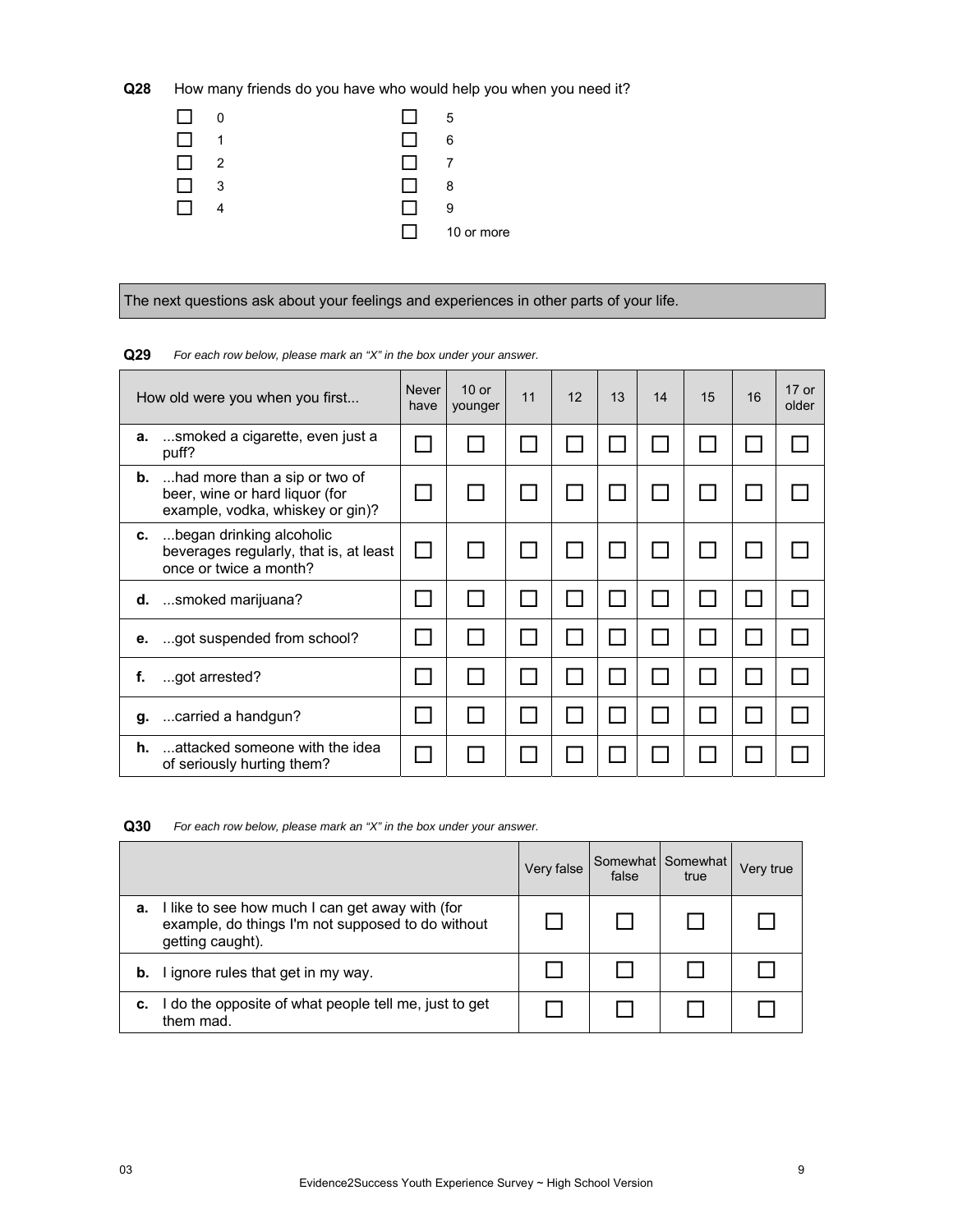| Q31 | For each row below, please mark an "X" in the box under your answer. |  |  |  |
|-----|----------------------------------------------------------------------|--|--|--|
|-----|----------------------------------------------------------------------|--|--|--|

|    |                                                                                                                      | NO! | no | yes | <b>YFS!</b> |
|----|----------------------------------------------------------------------------------------------------------------------|-----|----|-----|-------------|
| а. | It is all right to beat up people if they start the fight.                                                           |     |    |     |             |
|    | <b>b.</b> I think sometimes it is okay to cheat at school.                                                           |     |    |     |             |
| c. | It is important to be honest with your parents (or<br>caregivers), even if they become upset or you get<br>punished. |     |    |     |             |
| d. | I think it is okay to take something without asking if<br>you can get away with it.                                  |     |    |     |             |

**Q32** *For each row below, please mark an "X" in the box under your answer.*

|    | How many times in the past year (12<br>months) have you                                                  | <b>Never</b>                | 1 or 2<br>times | 3 to 5<br>times | 6 to 9<br>times | $10$ to<br>19<br>times | $20$ to<br>29<br>times | 30 to<br>39<br>times        | $40+$<br>times |
|----|----------------------------------------------------------------------------------------------------------|-----------------------------|-----------------|-----------------|-----------------|------------------------|------------------------|-----------------------------|----------------|
| a. | participated in clubs,<br>organizations or activities at<br>school?                                      |                             |                 |                 |                 |                        |                        |                             |                |
|    | <b>b.</b> done extra work on your own for<br>school?                                                     |                             | $\blacksquare$  | $\sim$          | $\mathcal{L}$   | $\mathbf{I}$           | $\mathbf{I}$           | ⊓                           |                |
| c. | volunteered to do community<br>service?                                                                  |                             | $\blacksquare$  |                 |                 |                        | H                      |                             |                |
| d. | carried a handgun?                                                                                       |                             | 1 I             |                 |                 | $\mathbf{I}$           | $\mathsf{L}$           | <b>Contract</b>             |                |
| е. | sold illegal drugs?                                                                                      |                             | $\mathbf{I}$    |                 |                 |                        | H                      |                             |                |
| f. | stolen or tried to steal a motor<br>vehicle such as a car or<br>motorcycle?                              |                             |                 |                 |                 |                        |                        |                             |                |
| g. | been arrested?                                                                                           |                             | $\Box$          | $\blacksquare$  | ΙI              |                        | $\mathsf{L}$           | ΙI                          |                |
| h. | attacked someone with the idea<br>of seriously hurting them?                                             |                             | ΙI              | $\mathcal{L}$   |                 | $\mathbf{I}$           | H                      | $\mathcal{L}$               |                |
| j. | been drunk or high at school?                                                                            |                             | ⊓               | $\mathcal{L}$   | $\mathsf{L}$    | $\mathsf{L}$           | $\mathsf{L}$           | ΙI                          | $\mathbf{r}$   |
| j. | stolen something worth more than<br>\$5?                                                                 | $\mathcal{L}_{\mathcal{A}}$ | П               | $\mathcal{L}$   |                 | $\Box$                 | H                      | $\mathcal{L}_{\mathcal{A}}$ |                |
| k. | purposely damaged or destroyed<br>property that did not belong to you<br>(not counting family property)? |                             |                 |                 |                 |                        |                        |                             |                |
| L. | taken something from a store<br>without paying for it?                                                   |                             |                 |                 |                 |                        |                        |                             |                |

**Q33** Have you ever belonged to a gang?

□ Yes

 $\Box$  No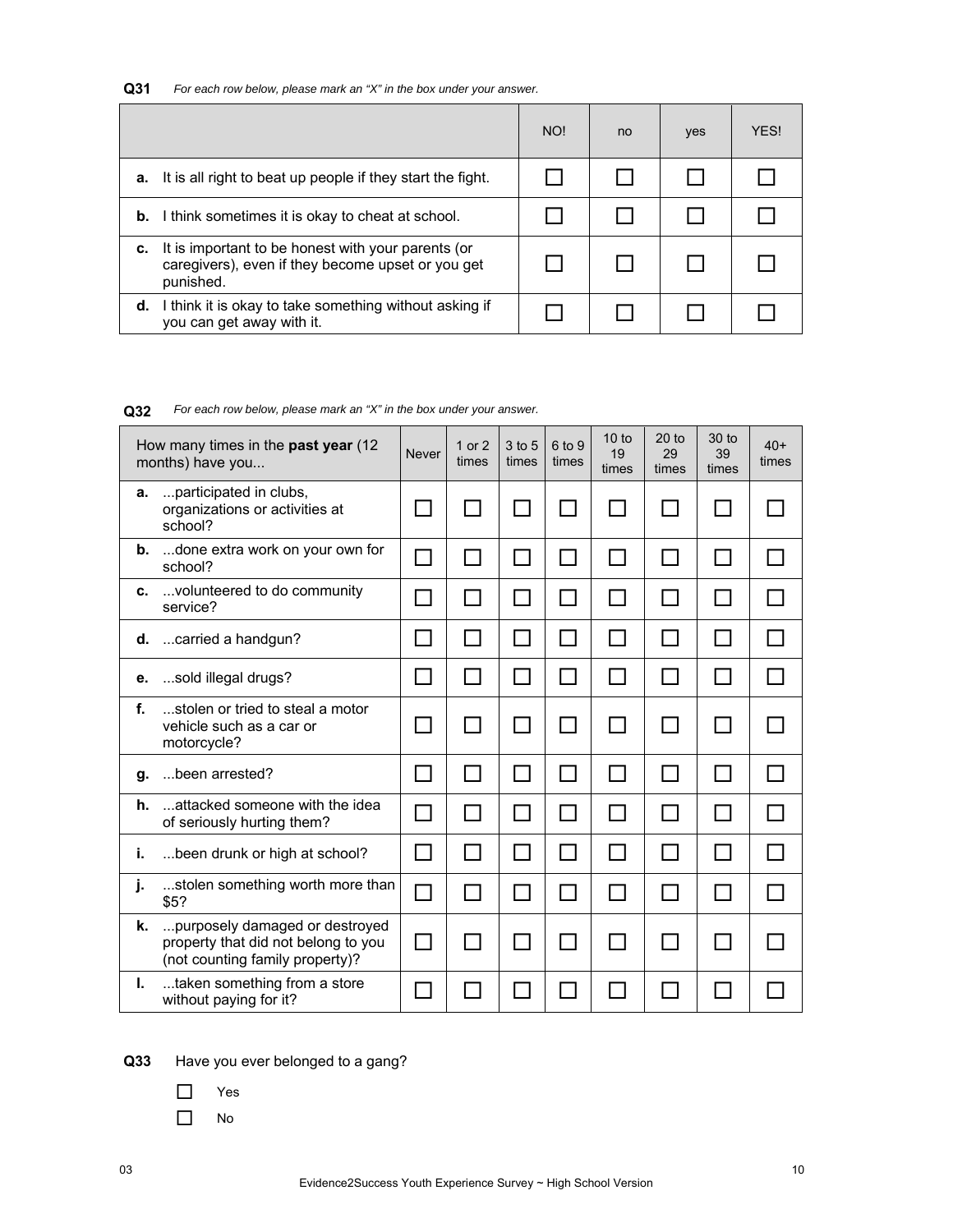**Q34** If you have ever belonged to a gang, did the gang have a name?

- □ Yes
- No
- $\Box$  I have never belonged to a gang

**Q35** *For each row below, please mark an "X" in the box under your answer.*

|    | What are the chances you would be seen as cool if you                                                                                                                          | No or<br>very<br>little<br>chance | Little<br>chance | Some<br>chance | Pretty<br>good<br>chance | Very<br>good<br>chance |
|----|--------------------------------------------------------------------------------------------------------------------------------------------------------------------------------|-----------------------------------|------------------|----------------|--------------------------|------------------------|
| а. | worked hard at school?                                                                                                                                                         |                                   |                  |                |                          |                        |
|    | <b>b.</b> defended someone who was being verbally abused<br>at school (for example, tried to protect someone when<br>others were saying mean things to them or about<br>them)? |                                   |                  |                |                          |                        |
|    | regularly volunteered to do community service?                                                                                                                                 |                                   |                  |                |                          |                        |

# **Q36** *For each row below, please mark an "X" in the box under your answer.*

| How much do you think people risk harming themselves<br>(physically or in other ways) if they          | No risk | Slight risk | Moderate<br>risk | Great risk |
|--------------------------------------------------------------------------------------------------------|---------|-------------|------------------|------------|
| a. smoke one or more packs of cigarettes per day?                                                      |         |             |                  |            |
| <b>b.</b> try marijuana once or twice?                                                                 |         |             |                  |            |
| c. smoke marijuana regularly?                                                                          |         |             |                  |            |
| <b>d.</b> take one or two drinks of an alcoholic beverage<br>(beer, wine, or liquor) nearly every day? |         |             |                  |            |

**Q37** *For each row below, please mark an "X" in the box under your answer.*

|    | On a scale of 1 to 5, where $1 =$ Not true at all and $5 =$<br>Very true, please rate how true each of the following<br>statements are for you. | 1 Not<br>true at all | $\mathcal{P}$ | 3<br>Somewhat<br>true | $\overline{4}$ | 5 Very<br>true |
|----|-------------------------------------------------------------------------------------------------------------------------------------------------|----------------------|---------------|-----------------------|----------------|----------------|
| а. | I'm certain I can master the skills taught in class<br>this year.                                                                               |                      |               |                       |                |                |
| b. | I'm certain I can figure out how to do the most<br>difficult class work.                                                                        |                      |               |                       |                |                |
| с. | I can do almost all the work in class if I don't give<br>up.                                                                                    |                      |               |                       |                |                |
|    | <b>d.</b> Even if the work is hard, I can learn it.                                                                                             |                      |               |                       |                |                |
| е. | I can do even the hardest work in class if I try.                                                                                               |                      |               |                       |                |                |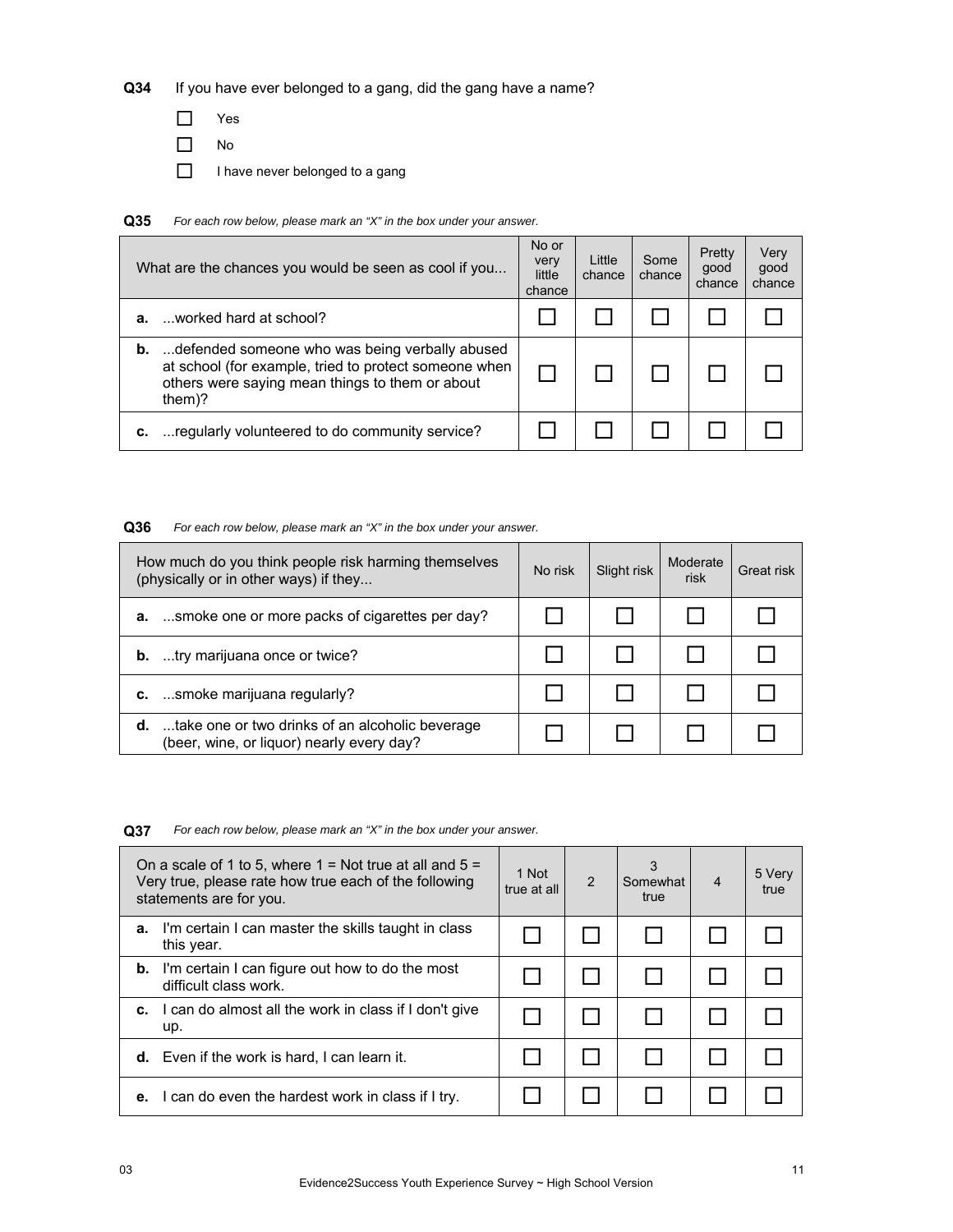For the next group of questions, think about how things have been for you over the **past year** (12 months).

#### **Q38** *For each row below, please mark an "X" in the box under your answer.*

| A student or group of kids                                                                                                                           | A lot | Several<br>times | Once or<br>twice | <b>Never</b> |
|------------------------------------------------------------------------------------------------------------------------------------------------------|-------|------------------|------------------|--------------|
| pushed, shoved, tripped or picked a fight with me.<br>а.                                                                                             |       |                  |                  |              |
| <b>b.</b> teased and said mean things to me.                                                                                                         |       |                  |                  |              |
| <b>c.</b> spread rumors or told lies about me.                                                                                                       |       |                  |                  |              |
| <b>d.</b> told lies or made fun of me using the Internet or a<br>cell phone (for example, email, instant messaging,<br>text messaging, or websites). |       |                  |                  |              |

#### **Q39** *For each row below, please mark an "X" in the box under your answer.*

|    |                                                              | Not true | Somewhat<br>true | Certainly true |
|----|--------------------------------------------------------------|----------|------------------|----------------|
| а. | I get a lot of headaches, stomach aches or sickness.         |          |                  |                |
| b. | I worry a lot.                                               |          |                  |                |
|    | c. I am often unhappy, depressed or tearful.                 |          |                  |                |
| d. | I am nervous in new situations. I easily lose<br>confidence. |          |                  |                |
|    | e. I have many fears, I am easily scared.                    |          |                  |                |

**Q40** *For each row below, please mark an "X" in the box under your answer.*

|                                                           | NO! | no | yes | <b>YFS!</b> |
|-----------------------------------------------------------|-----|----|-----|-------------|
| I know how to relax when I feel tense.<br>а.              |     |    |     |             |
| I am always able to keep my feelings under control.<br>b. |     |    |     |             |
| I know how to calm down when I am feeling nervous.<br>c.  |     |    |     |             |
| I control my temper when people are angry with me.<br>d.  |     |    |     |             |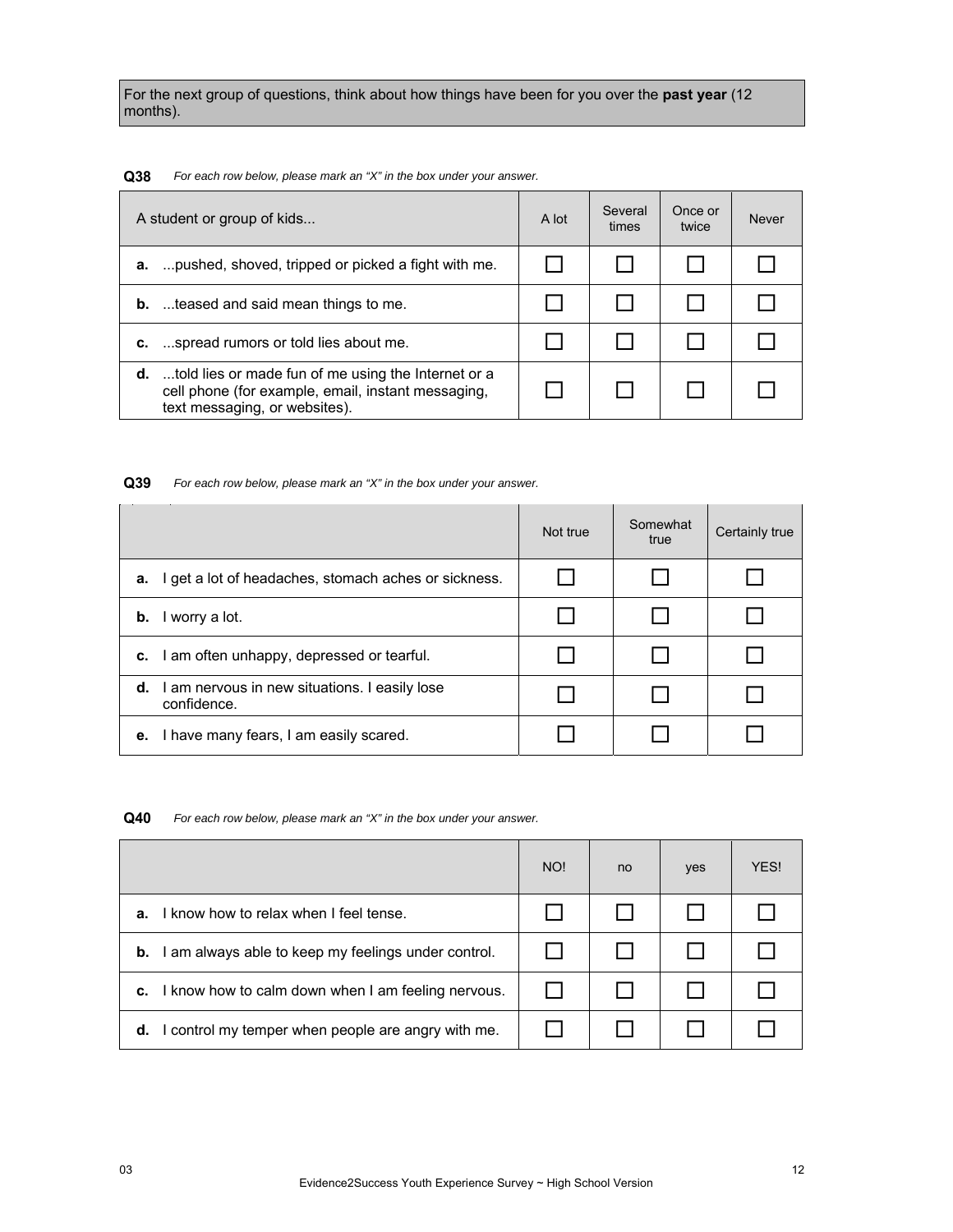Continue to think about how things have been for you over the **past year** (12 months).

**Q41** *For each row below, please mark an "X" in the box under your answer.*

|                                                                          | Not true | Sometimes<br>true | Certainly true |
|--------------------------------------------------------------------------|----------|-------------------|----------------|
| get very angry and often lose my temper.<br>а.                           |          |                   |                |
| usually do as I am told.<br>b.                                           |          |                   |                |
| I fight a lot. I can make other people do what I want.<br>c.             |          |                   |                |
| am often accused of lying or cheating.<br>d.                             |          |                   |                |
| I take things that are not mine from home, school or<br>е.<br>elsewhere. |          |                   |                |

#### **Q42** *For each row below, please mark an "X" in the box under your answer.*

|    |                                                                    | Not true | Somewhat<br>true | Certainly true |
|----|--------------------------------------------------------------------|----------|------------------|----------------|
| а. | I try to be nice to other people. I care about their<br>feelings.  |          |                  |                |
|    | <b>b.</b> I usually share with others.                             |          |                  |                |
|    | c. I am helpful if someone is hurt, upset or feeling ill.          |          |                  |                |
|    | d. I am kind to younger children.                                  |          |                  |                |
| е. | I often volunteer to help others (parents, teachers,<br>children). |          |                  |                |

| Q43 | For each row below, please mark an "X" in the box under your answer. |
|-----|----------------------------------------------------------------------|
|-----|----------------------------------------------------------------------|

|    |                                                                   | NO! | no. | yes | YES! |
|----|-------------------------------------------------------------------|-----|-----|-----|------|
| а. | Sometimes I think that life is not worth it.                      |     |     |     |      |
|    | <b>b.</b> At times I think I am no good at all.                   |     |     |     |      |
|    | <b>c.</b> All in all, I am inclined to think that I am a failure. |     |     |     |      |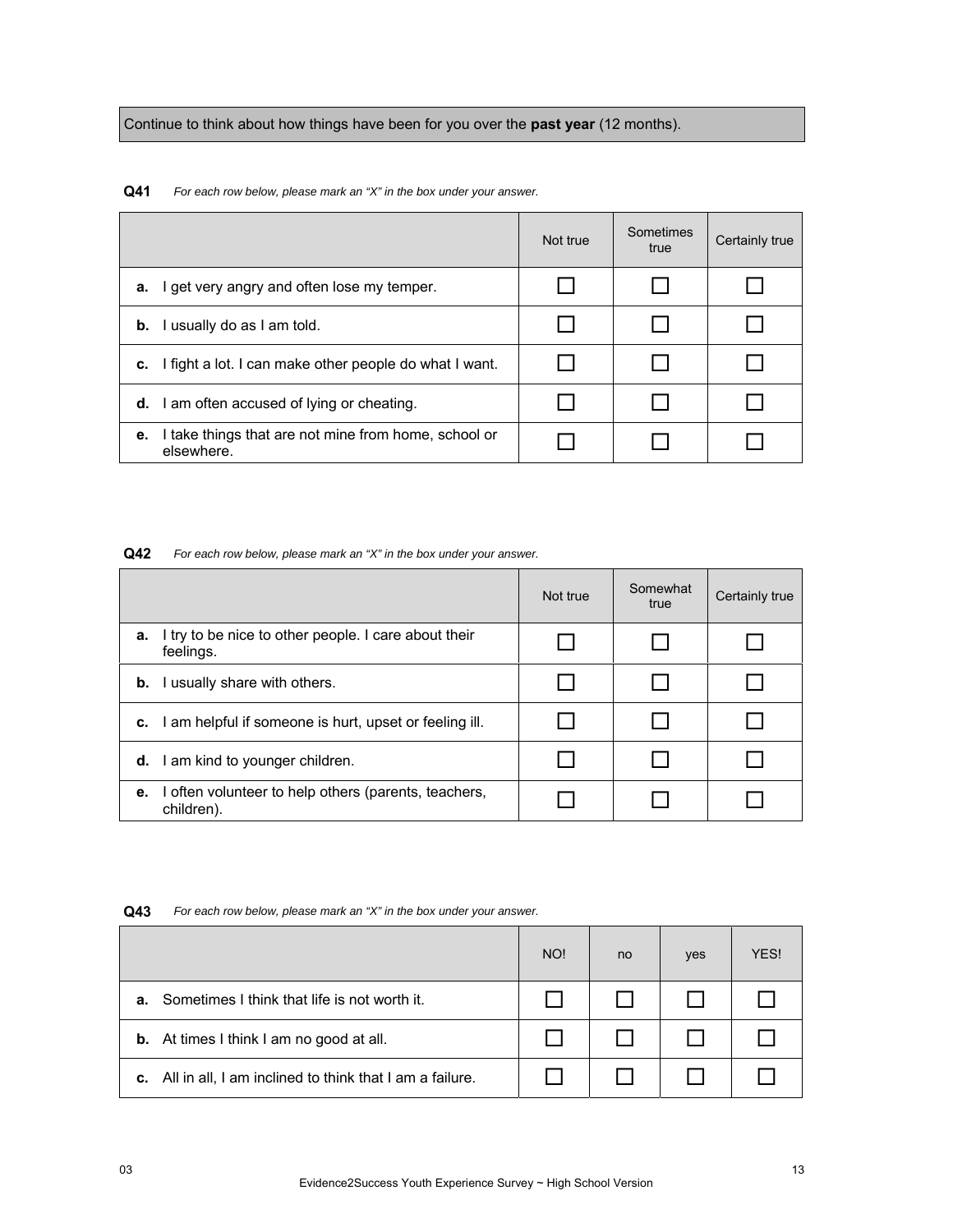**Q44** In the **past year** (12 months), have you felt depressed or sad MOST days, even if you felt OK sometimes?

| ימא |
|-----|
| no  |
| ves |

 $\Box$  YES!

These questions ask about health problems you might have had at any time in your life.

**Q45** *For each row below, please mark an "X" in the box under your answer.*

| Have you ever had                                                                                     | Yes | <b>No</b> |
|-------------------------------------------------------------------------------------------------------|-----|-----------|
| …asthma?<br>а.                                                                                        |     |           |
| diabetes?<br>b.                                                                                       |     |           |
| ADD or ADHD (Attention Deficit Disorder or Attention Deficit<br>c.<br><b>Hyperactivity Disorder)?</b> |     |           |

**Q46** During the **past 7 days**, on how many days were you physically active for a total of **at least 60 minutes per day**? (Add up all the time you spent in any kind of physical activity that increased your heart rate and made you breathe hard some of the time).

| ΙI | 0 days | $\mathbf{I}$ | 4 days |
|----|--------|--------------|--------|
| П  | 1 day  |              | 5 days |
| П  | 2 days |              | 6 days |
| L  | 3 days |              | 7 days |

The next questions ask about your experiences with tobacco, alcohol and other drugs. Remember, your answers are confidential. Please pay close attention to the time frame of the questions. They ask about the past year, the past month, or the past two weeks.

**Q47** How frequently have you smoked cigarettes during the **past year** (12 months)? *(Count regular tobacco cigarettes, but not electronic cigarettes or vaping)*

- $\Box$  Not at all
- $\Box$  Less than one cigarette per day
- $\Box$  One to five cigarettes per day
- $\Box$  About one-half pack per day
- About one pack per day
- About one and one-half packs per day
- $\Box$  Two packs or more per day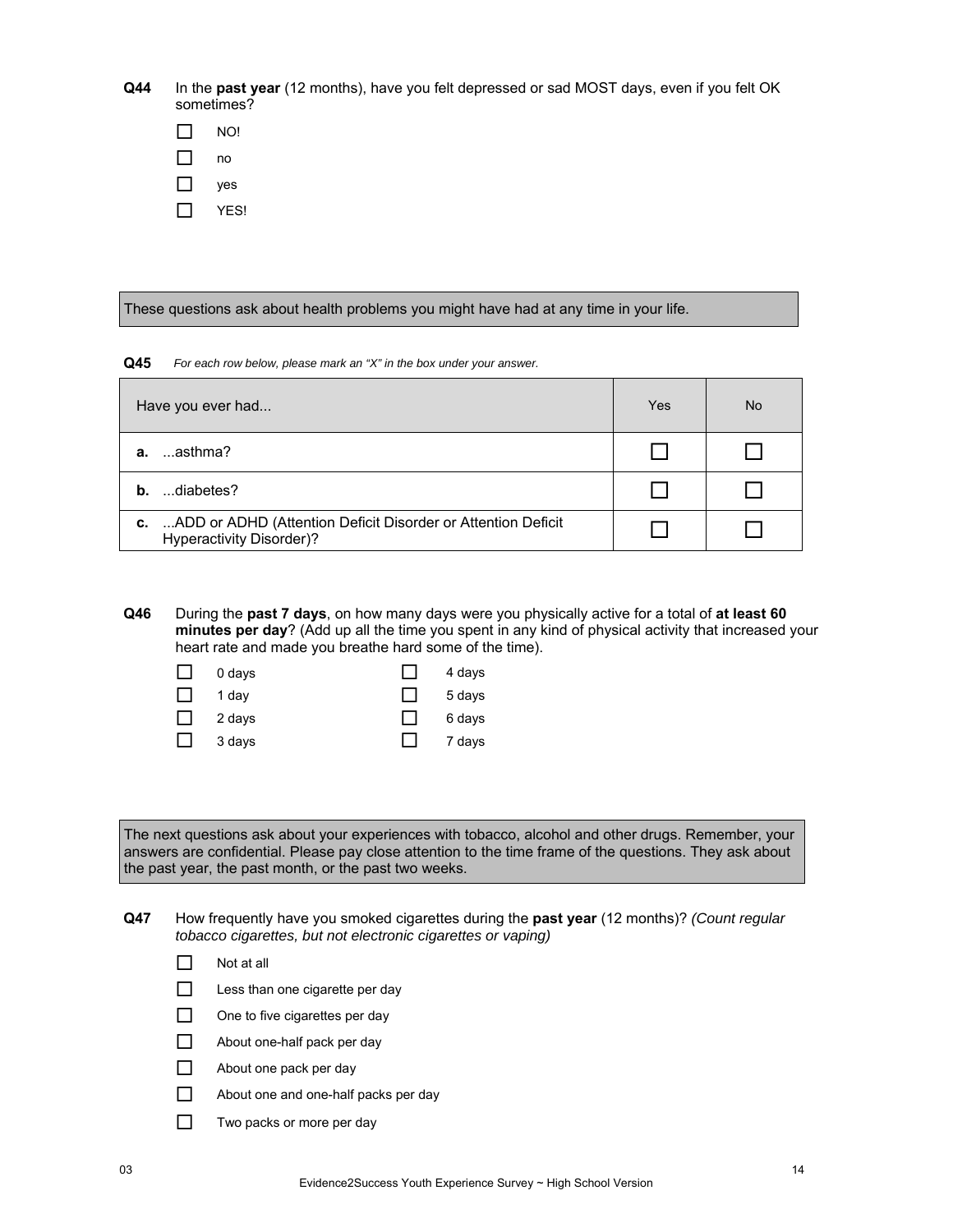**Q48** How frequently have you smoked cigarettes during the **past month** (30 days)? *(Count regular tobacco cigarettes, but not electronic cigarettes or vaping)*

| Not at all |  |
|------------|--|
|------------|--|

- $\Box$  Less than one cigarette per day
- $\Box$  One to five cigarettes per day
- About one-half pack per day
- About one pack per day
- About one and one-half packs per day
- $\Box$  Two packs or more per day

**Q49** On how many occasions (if any) have you used electronic cigarettes or e-cigarettes ("Vapes"), such as Ruyan or NJOY, during the **past year** (12 months)?

- □ 0 occasions
- $\Box$  1-2 occasions
- $\Box$  3-5 occasions
- □ 6-9 occasions
- $\Box$  10-19 occasions
- $\Box$  20-39 occasions
- $\Box$  40 or more occasions

**Q50** On how many days (if any) have you used electronic cigarettes or e-cigarettes ("Vapes"), such as Ruyan or NJOY, during the **past month** (30 days)?

- $\Box$  0 days
- $\Box$  1-2 days
- $\Box$  3-5 days
- $\Box$  6-9 days
- $\Box$  10-19 days
- $\Box$  20-30 days

**Q51** On how many occasions (if any) have you had beer, wine, or hard liquor during the **past year** (12 months)?

- $\Box$  0 occasions
- $\Box$  1-2 occasions
- $\Box$  3-5 occasions
- $\Box$  6-9 occasions
- $\Box$  10-19 occasions
- 20-39 occasions
- $\Box$  40 or more occasions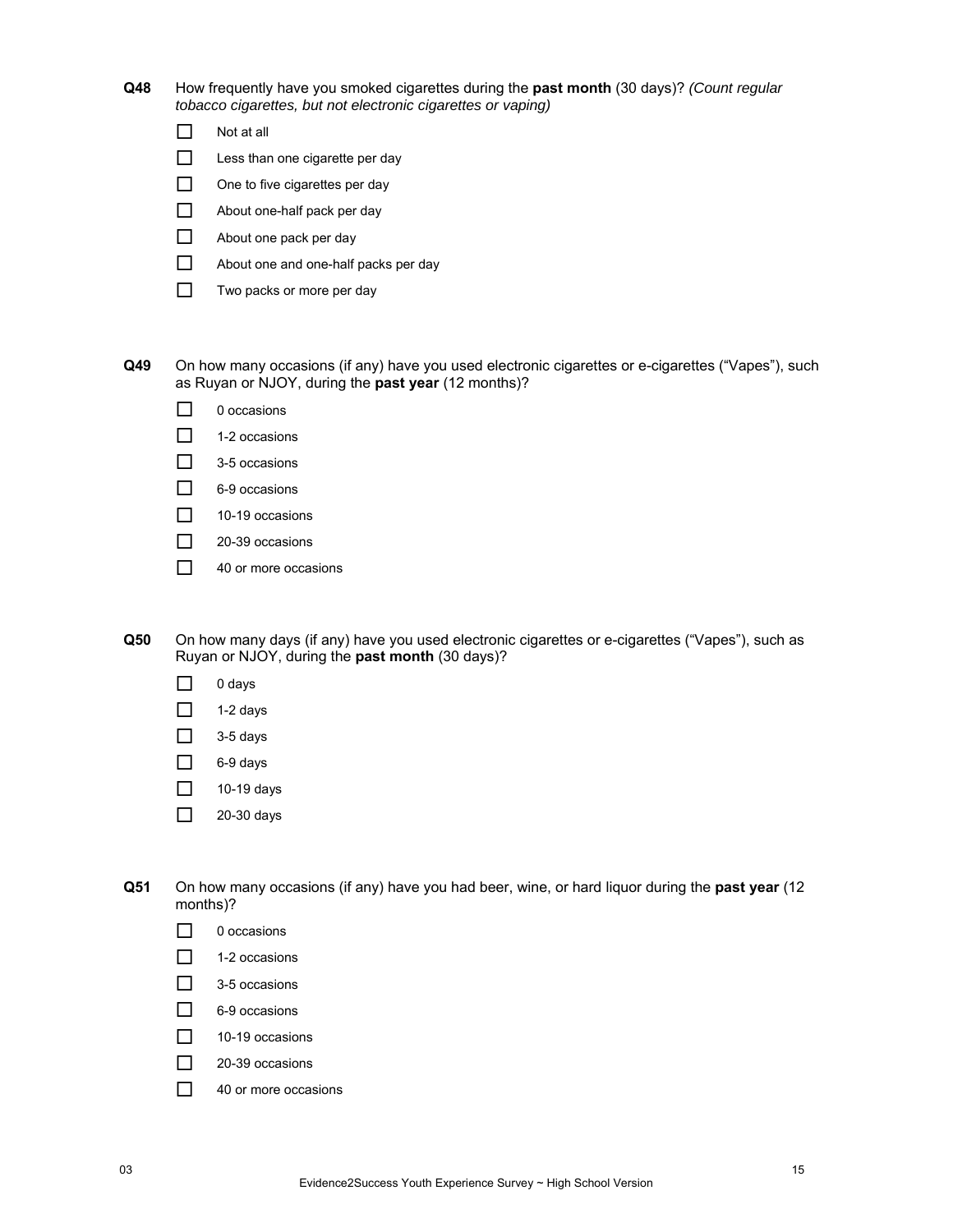**Q52** On how many occasions (if any) have you had beer, wine, or hard liquor during the **past month** (30 days)?

- □ 0 occasions
- $\Box$  1-2 occasions
- $\Box$  3-5 occasions
- □ 6-9 occasions
- $\Box$  10-19 occasions
- □ 20-39 occasions
- 40 or more occasions

**Q53** Think back over the **last two weeks**. How many times have you had five or more alcoholic drinks in a row?

- $\n *None*\n$  $\Box$  Once  $\Box$  Twice  $\Box$  3 to 5 times
- □ 6 to 9 times
- $\Box$  10 or more times

**Q54** *For each row below, please mark an "X" in the box under your answer.*

|    |                                                                                                                                                                                                          | 0<br>occasions | 1 to $2$<br>occa-<br>sions | 3 to 5<br>occa-<br>sions | 6 to 9<br>occa-<br>sions | 10 to 19<br>occa-<br>sions | 20 to 39<br>occa-<br>sions | $40$ or<br>more<br>occa-<br>sions |
|----|----------------------------------------------------------------------------------------------------------------------------------------------------------------------------------------------------------|----------------|----------------------------|--------------------------|--------------------------|----------------------------|----------------------------|-----------------------------------|
| a. | On how many occasions (if any)<br>have you used marijuana in the past<br>year (12 months)?                                                                                                               |                |                            |                          |                          |                            |                            |                                   |
| b. | On how many occasions (if any)<br>have you used marijuana in the past<br>month (30 days)?                                                                                                                |                |                            |                          |                          |                            |                            |                                   |
| C. | On how many occasions (if any)<br>have you used prescription drugs<br>(for example, Vicodin, OxyContin,<br>Ritalin, Valium, Xanax) not<br>prescribed for you by a doctor in the<br>past year (12 months) |                |                            |                          |                          |                            |                            |                                   |
| d. | On how many occasions (if any)<br>have you used prescription drugs<br>(for example, Vicodin, OxyContin,<br>Ritalin, Valium, Xanax) not<br>prescribed for you by a doctor in the<br>past month (30 days)  |                |                            |                          |                          |                            |                            |                                   |
| е. | On how many occasions (if any)<br>have you used tyrexatine ('T-Rex',<br>'reck') in the <b>past year</b> (12 months)                                                                                      |                |                            |                          |                          |                            |                            |                                   |
| f. | On how many occasions (if any)<br>have you used tyrexatine ('T-Rex',<br>'reck') in the past month (30 days)                                                                                              |                |                            |                          |                          |                            |                            |                                   |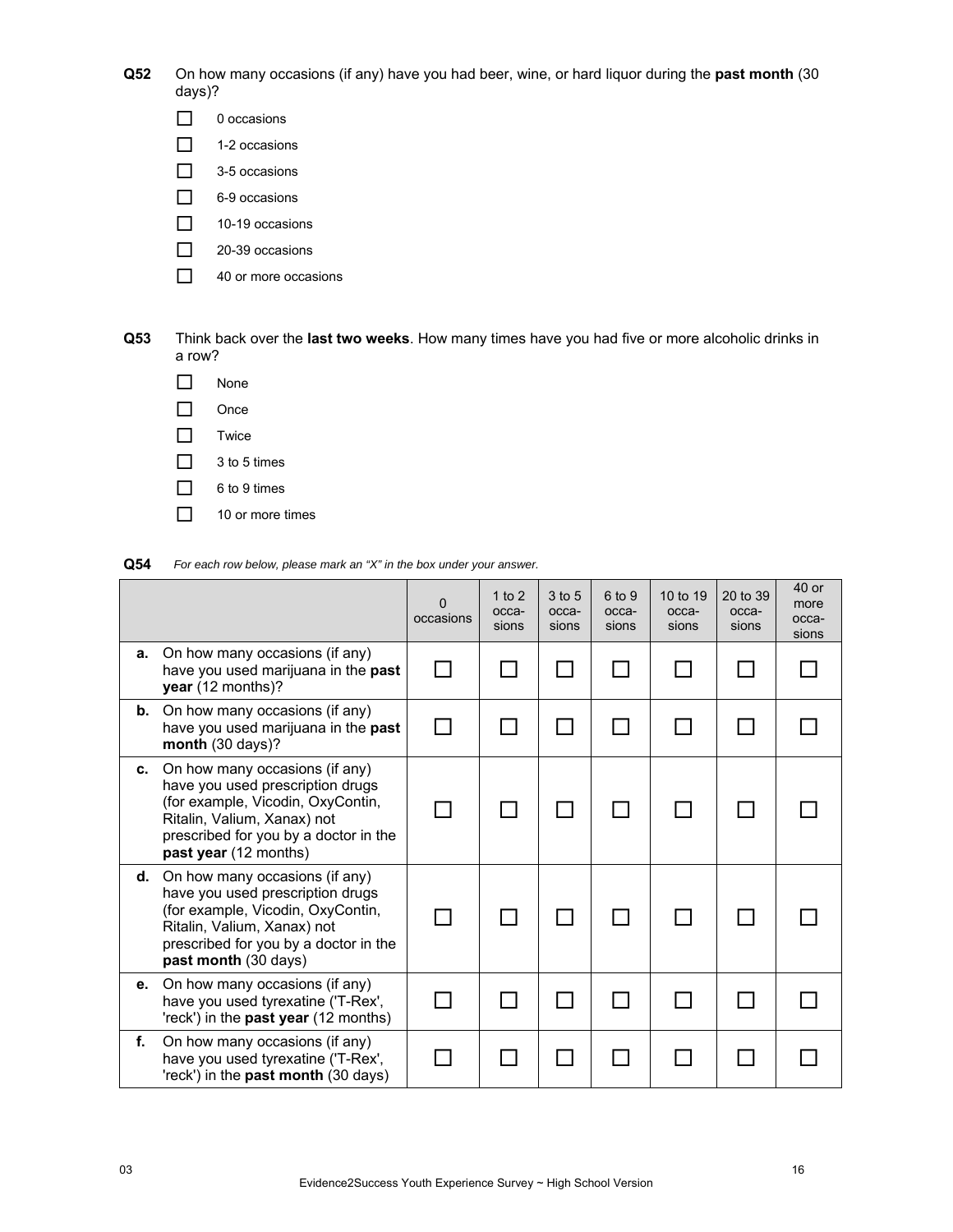**Q55** *For each row below, please mark an "X" in the box under your answer.*

|    |                                                                                                                                                     | Very hard | Sort of<br>hard | Sort of<br>easy | Very easy |
|----|-----------------------------------------------------------------------------------------------------------------------------------------------------|-----------|-----------------|-----------------|-----------|
| а. | If you wanted to get some cigarettes, how easy would<br>it be for you to get some?                                                                  |           |                 |                 |           |
|    | <b>b.</b> If you wanted to get some beer, wine or hard liquor<br>(for example, vodka, whiskey or gin), how easy would<br>it be for you to get some? |           |                 |                 |           |
| c. | If you wanted to get some marijuana, how easy would<br>it be for you to get some?                                                                   |           |                 |                 |           |
| d. | If you wanted to get a drug like cocaine, LSD, or<br>amphetamines, how easy would it be for you to get<br>some?                                     |           |                 |                 |           |
| е. | If you wanted to get a handgun, how easy would it be<br>for you to get one?                                                                         |           |                 |                 |           |

**Q56** During the **past year** (12 months), did your boyfriend or girlfriend ever hit, slap, or physically hurt you on purpose?

- Yes
- $\Box$  No
- $\Box$  I did not have a boyfriend or girlfriend in the past year

The next group of questions are about the adults you live with.

**Q57** Think of the adults you live with. What is the highest level of schooling any of them completed?

- Completed grade school or less
- Some high school
- Completed high school
- Some college
- Completed college
- Graduate or professional school after college
- $\Box$  I don't know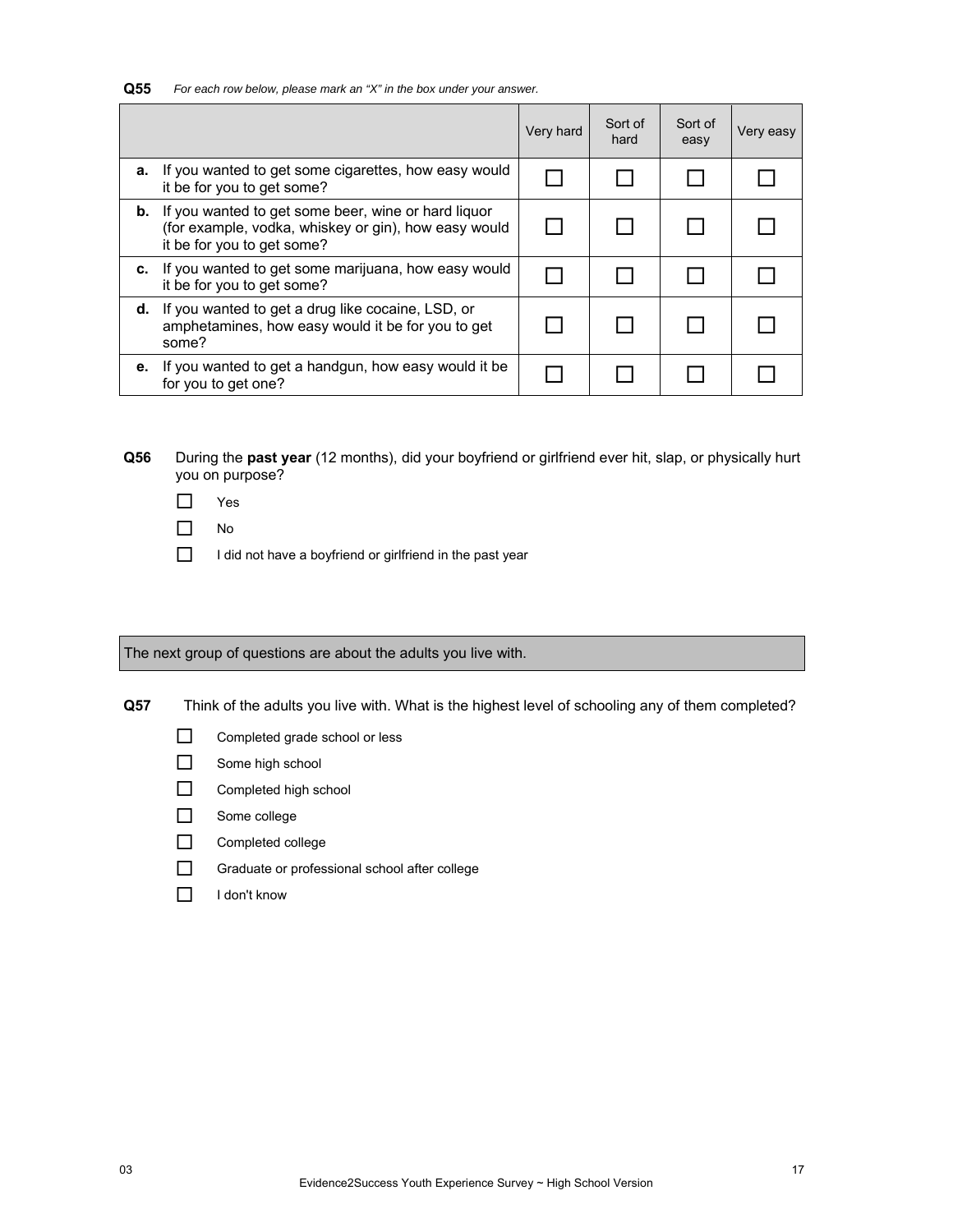Now you will be asked about your parents. If you don't have parents, think about the people who are most like parents to you (your caregivers).

# **Q58** *For each row below, please mark an "X" in the box under your answer.*

|    |                                                                                                             | NO! | no | yes | YES! | don't have a<br>mother or<br>someone who<br>is like a mom<br>to me |
|----|-------------------------------------------------------------------------------------------------------------|-----|----|-----|------|--------------------------------------------------------------------|
| а. | Do you feel very close to your mother (or the<br>person who is like a mother to you)?                       |     |    |     |      |                                                                    |
| b. | Do you share your thoughts and feelings with<br>your mother (or the person who is like a mother<br>to you)? |     |    |     |      |                                                                    |
| c. | Do you enjoy spending time with your mother<br>(or the person who is like a mother to you)?                 |     |    |     |      |                                                                    |

**Q59** *For each row below, please mark an "X" in the box under your answer.*

|    |                                                                                                             | NO! | no | yes | YES! | don't have a<br>father or<br>someone who<br>is like a dad to<br>me |
|----|-------------------------------------------------------------------------------------------------------------|-----|----|-----|------|--------------------------------------------------------------------|
| а. | Do you feel very close to your father (or the<br>person who is like a father to you)?                       |     |    |     |      |                                                                    |
| b. | Do you share your thoughts and feelings with<br>your father (or the person who is like a father to<br>you)? |     |    |     |      |                                                                    |
| c. | Do you enjoy spending time with your father (or<br>the person who is like a father to you)?                 |     |    |     |      |                                                                    |

#### **Q60** *For each row below, please mark an "X" in the box under your answer.*

|    | How wrong do your parents (or caregivers) feel it would<br>be for you to                                                         | Very<br>Wrong | Wrong | A Little Bit<br>Wrona | <b>Not</b><br>Wrong at<br>All |
|----|----------------------------------------------------------------------------------------------------------------------------------|---------------|-------|-----------------------|-------------------------------|
|    | <b>a.</b> steal something worth more than \$5?                                                                                   |               |       |                       |                               |
|    | <b>b.</b> draw graffiti, or write things or draw pictures on<br>buildings or other property (without the owner's<br>permission)? |               |       |                       |                               |
|    | <b>c.</b> pick a fight with someone?                                                                                             |               |       |                       |                               |
|    | <b>d.</b> drink beer, wine or hard liquor (for example, vodka,<br>whiskey or gin) regularly (at least once or twice a<br>month)? |               |       |                       |                               |
|    | <b>e.</b> smoke cigarettes?                                                                                                      |               |       |                       |                               |
| f. | smoke marijuana?                                                                                                                 |               |       |                       |                               |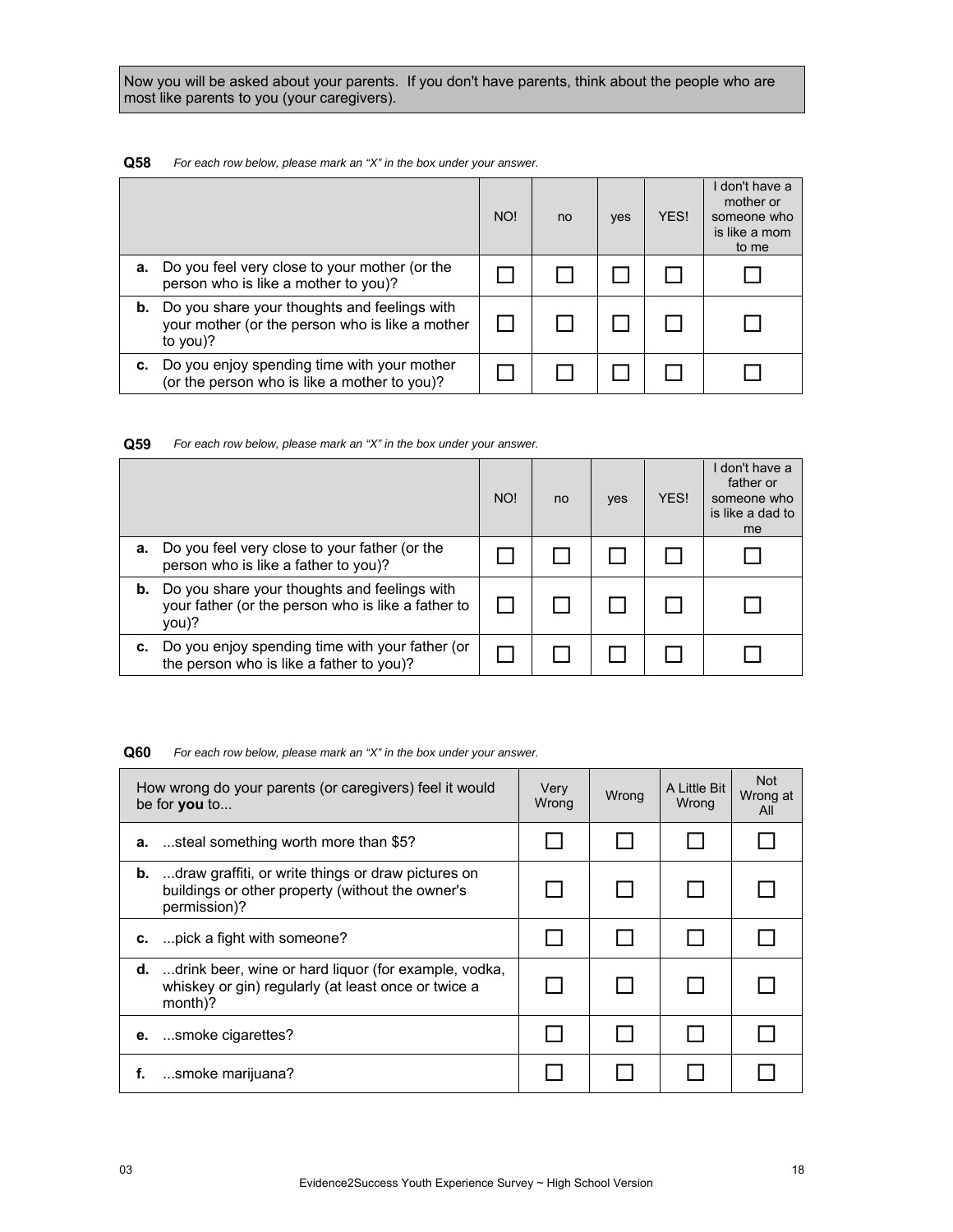| Q61 | For each row below, please mark an "X" in the box under your answer. |  |  |  |
|-----|----------------------------------------------------------------------|--|--|--|
|-----|----------------------------------------------------------------------|--|--|--|

|    |                                                                                                                                                                                                   | NO! | no | yes | <b>YFS!</b> |
|----|---------------------------------------------------------------------------------------------------------------------------------------------------------------------------------------------------|-----|----|-----|-------------|
| а. | If you drank some beer, wine or hard liquor (for<br>example, vodka, whiskey or gin) without your parents'<br>(or caregivers') permission, would you be caught by<br>your parents (or caregivers)? |     |    |     |             |
|    | <b>b.</b> If you carried a handgun without your parents' (or<br>caregivers') permission, would you be caught by your<br>parents (or caregivers)?                                                  |     |    |     |             |
|    | c. If you skipped school, would you be caught by your<br>parents (or caregivers)?                                                                                                                 |     |    |     |             |

**Q62** When I am not at home, one of my parents (or caregivers) knows where I am and who I am with.

- $\Box$  NO!
- $\Box$  no
- $\Box$  yes
- $\Box$  YES!

**Q63** My parents (or caregivers) notice when I am doing a good job and let me know about it.

- $\Box$  Never or almost never
- Sometimes
- $\Box$  Often
- $\Box$  All the time

**Q64** *For each row below, please mark an "X" in the box under your answer.*

|    |                                                                                                       | NO! | no | yes | <b>YFS!</b> |
|----|-------------------------------------------------------------------------------------------------------|-----|----|-----|-------------|
| а. | If I had a personal problem, I could ask my parents (or<br>caregivers) for help.                      |     |    |     |             |
|    | My parents (or caregivers) ask me what I think before<br>most family decisions affecting me are made. |     |    |     |             |
|    | My parents (or caregivers) give me lots of chances to<br>do fun things with them.                     |     |    |     |             |

**Q65** How often do your parents (or caregivers) tell you they're proud of you for something you've done?

- $\Box$  Never or almost never
- □ Sometimes
- $\Box$  Often
- $\Box$  All of the time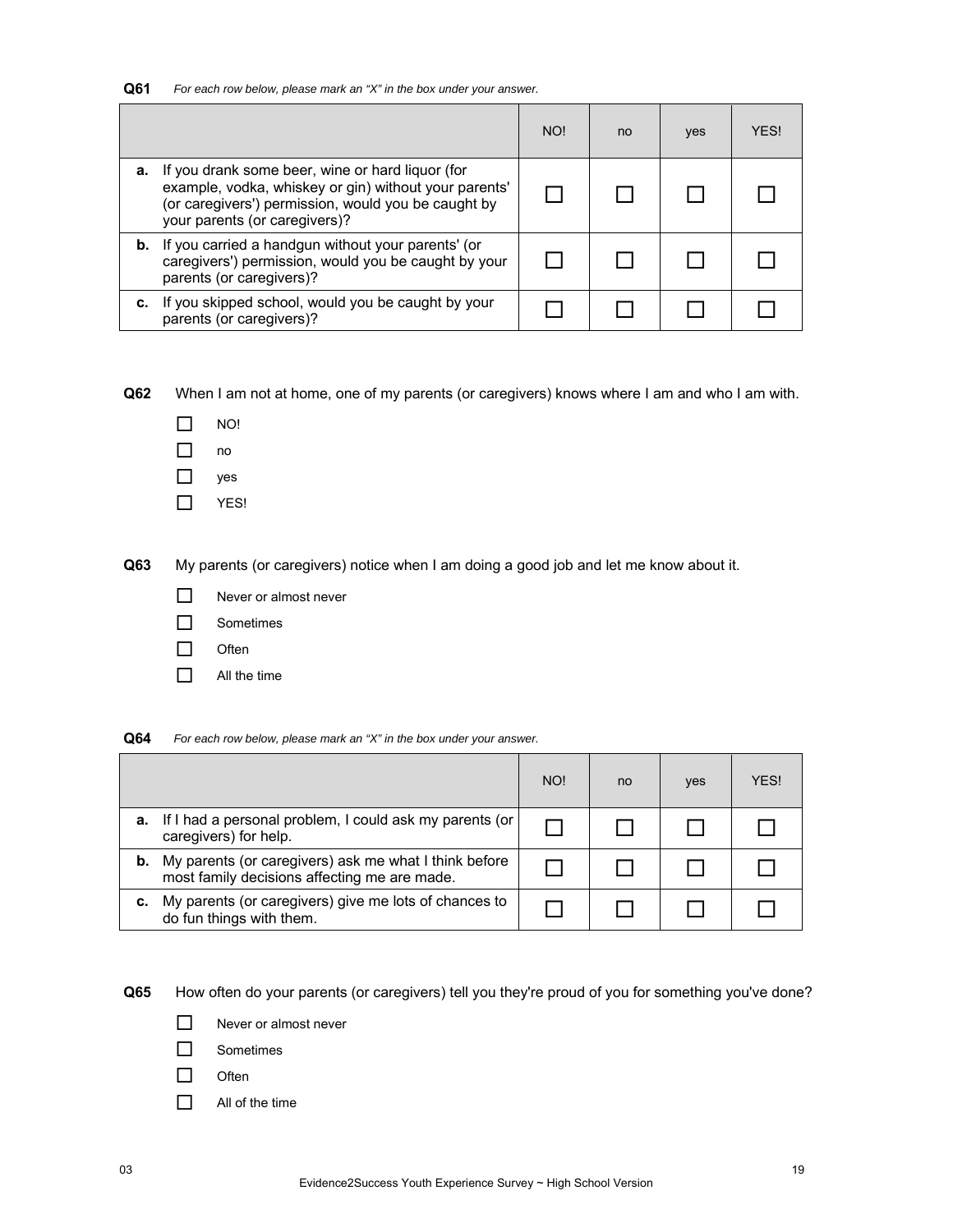| Q66 | For each row below, please mark an "X" in the box under your answer. |  |
|-----|----------------------------------------------------------------------|--|
|-----|----------------------------------------------------------------------|--|

|    |                                                                           | <b>Never</b> | Sometimes | Usually |
|----|---------------------------------------------------------------------------|--------------|-----------|---------|
| a. | My parents (or caregivers) help with homework when I<br>ask.              |              |           |         |
| b. | My parents (or caregivers) know how I am doing in<br>school.              |              |           |         |
| c. | My parents (or caregivers) go to school programs for<br>parents.          |              |           |         |
| d. | My parents (or caregivers) watch me in sports or<br>activities at school. |              |           |         |
| е. | My parents (or caregivers) help me in choosing my<br>classes              |              |           |         |

**Q67** My parents (or caregivers) ask if I've gotten my homework done.

- $\Box$  NO!
- $\Box$  no
- yes
- $\Box$  YES!

**Q68** Would your parents (or caregivers) know if you did not come home on time?

- $\Box$  NO!
- $\Box$  no
- yes
- $\Box$  YES!

For these questions, please think about the people you consider to be your family (for example, parents, step-parents, grandparents, aunts, uncles, brothers, sisters, etc.).

**Q69** The rules in my family are clear.

- $\Box$  NO!
- no
- $\Box$  yes
- $\Box$  YES!

**Q70** My family has clear rules about alcohol and drug use.

- $\Box$  NO!
- $\Box$  no
- □ yes
- $\Pi$  YES!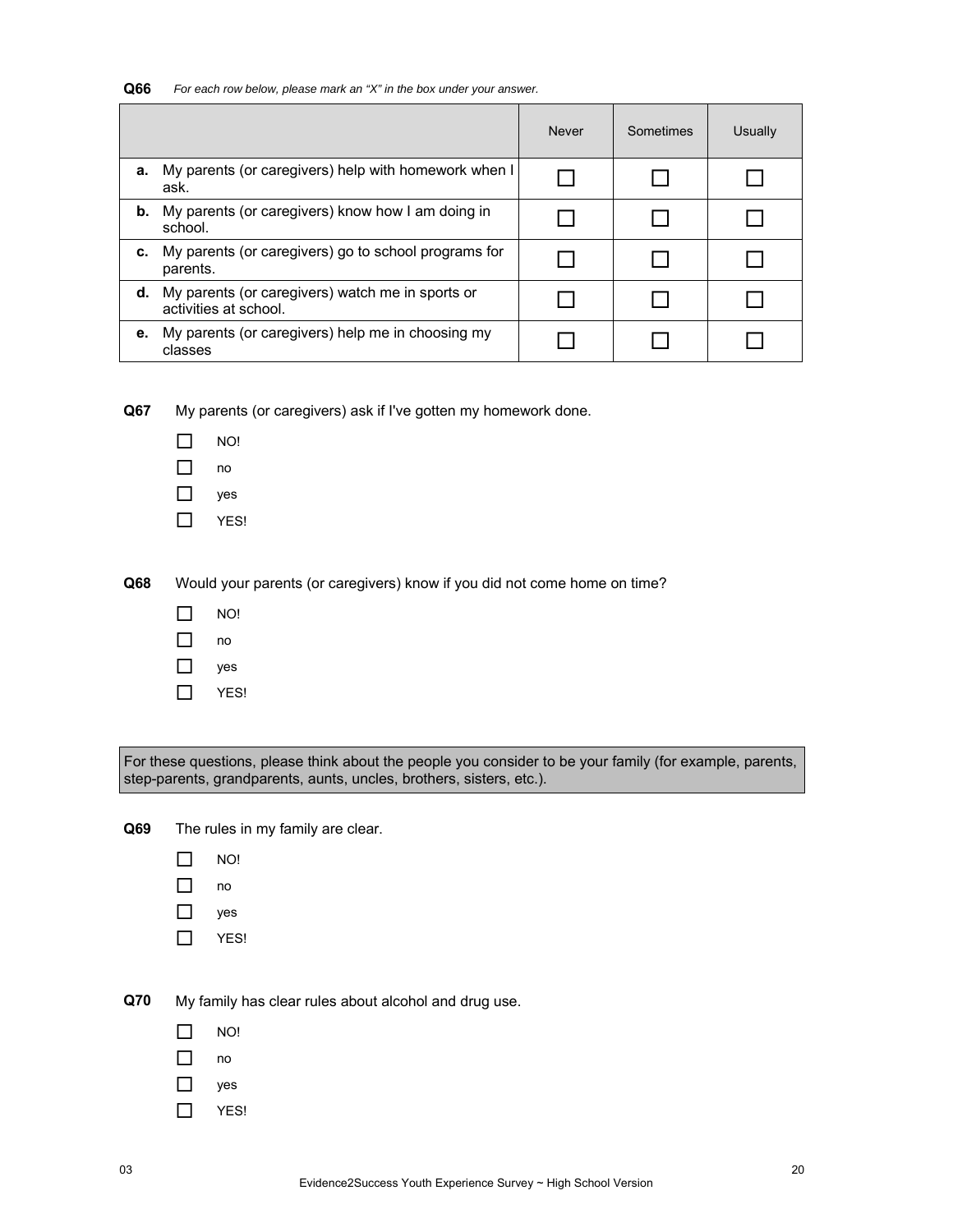# **Q71** *For each row below, please mark an "X" in the box under your answer.*

|    |                                                               | NO! | no | yes | YES! |
|----|---------------------------------------------------------------|-----|----|-----|------|
| а. | We argue about the same things in my family over<br>and over. |     |    |     |      |
| b. | People in my family have serious arguments.                   |     |    |     |      |
| c. | People in my family often insult or yell at each other.       |     |    |     |      |

# **Q72** *For each row below, please mark an "X" in the box under your answer.*

| In the past year (12 months), how many adult family<br>members who live with you have                                                                | None | 1<br>adult | 2 adults | 3 or 4<br>adults | $5$ or<br>more<br>adults |
|------------------------------------------------------------------------------------------------------------------------------------------------------|------|------------|----------|------------------|--------------------------|
| smoked cigarettes?<br>а.                                                                                                                             |      |            |          |                  |                          |
| <b>b.</b> used marijuana?                                                                                                                            |      |            |          |                  |                          |
| used cocaine, amphetamines or other illegal<br>c.<br>drugs?                                                                                          |      |            |          |                  |                          |
| <b>d.</b> sold or dealt drugs?                                                                                                                       |      |            |          |                  |                          |
| done other things that could get them in trouble<br>е.<br>with the police like stealing, selling stolen goods,<br>mugging or assaulting others, etc. |      |            |          |                  |                          |
| gotten drunk?<br>f.                                                                                                                                  |      |            |          |                  |                          |

# **Q73** *For each row below, please mark an "X" in the box under your answer.*

| When you have misbehaved do your parents (or<br>caregivers) | NO! | no | yes | YES! |
|-------------------------------------------------------------|-----|----|-----|------|
| <b>a.</b> take away your privileges (TV, movies, etc.)?     |     |    |     |      |
| <b>b.</b> listen to your side?                              |     |    |     |      |
| discuss what you did and why it was wrong?<br>C.            |     |    |     |      |
| $d.$ spank you?                                             |     |    |     |      |
| slap or hit you?<br>е.                                      |     |    |     |      |
| call you names, like stupid or dumb?<br>f.                  |     |    |     |      |
| hit you with a hard object or something like a belt?<br>g.  |     |    |     |      |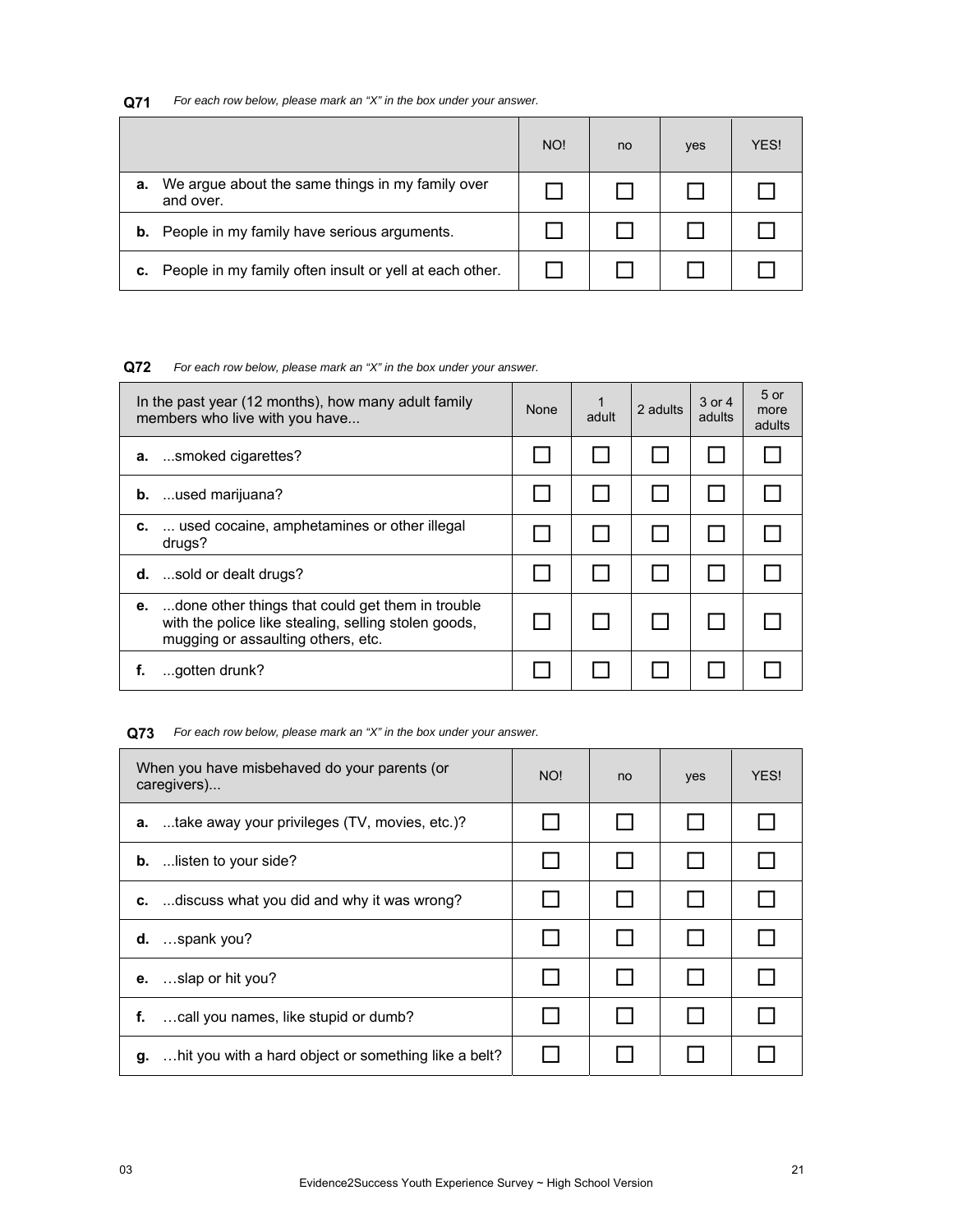**Q74** Is there an adult in your life (other than your parents) you can usually turn to for help and advice?

 Yes  $\Box$  No

The next questions ask about the neighborhood and community where you live.

# **Q75** *For each row below, please mark an "X" in the box under your answer.* How much do each of the following statements describe your neighborhood? We have no your neighborhood? **a.** Crime and/or drug selling  $\Box$   $\Box$   $\Box$   $\Box$   $\Box$   $\Box$   $\Box$ **b.** Fights **c.** Lots of empty or abandoned buildings  $\Box$  │ ◯ │ ◯ │ ◯ │ ◯ **d.** Lots of graffiti **e.** Racial insults or attacks (for example, treating  $\Gamma$  someone badly because of their race)<br>someone badly because of their race)

# **Q76** *For each row below, please mark an "X" in the box under your answer.*

| Which of the following activities for people your age are available in your<br>community? |                                                                   | Yes | <b>No</b> |
|-------------------------------------------------------------------------------------------|-------------------------------------------------------------------|-----|-----------|
| Sports teams<br>а.                                                                        |                                                                   |     |           |
| b.                                                                                        | Scouting (for example, Boy Scouts or Girl Scouts)                 |     |           |
| Boys and Girls Clubs<br>c.                                                                |                                                                   |     |           |
| Religious groups or church youth groups<br>d.                                             |                                                                   |     |           |
| е.<br>helping others                                                                      | Service clubs, community service groups, or other groups aimed at |     |           |
|                                                                                           | Organized clubs such as band, choir, drill team or drama club     |     |           |

|    |                                                                                              | NO! | no | yes | <b>YFS!</b> |
|----|----------------------------------------------------------------------------------------------|-----|----|-----|-------------|
| а. | If I had to move, I would miss the neighborhood I now<br>live in.                            |     |    |     |             |
| b. | My neighbors notice when I am doing a good job and<br>let me know about it.                  |     |    |     |             |
|    | c. There are lots of adults in my neighborhood I could<br>talk to about something important. |     |    |     |             |
|    | d. There are people in my neighborhood who are proud<br>of me when I do something well.      |     |    |     |             |

**Q77** *For each row below, please mark an "X" in the box under your answer.*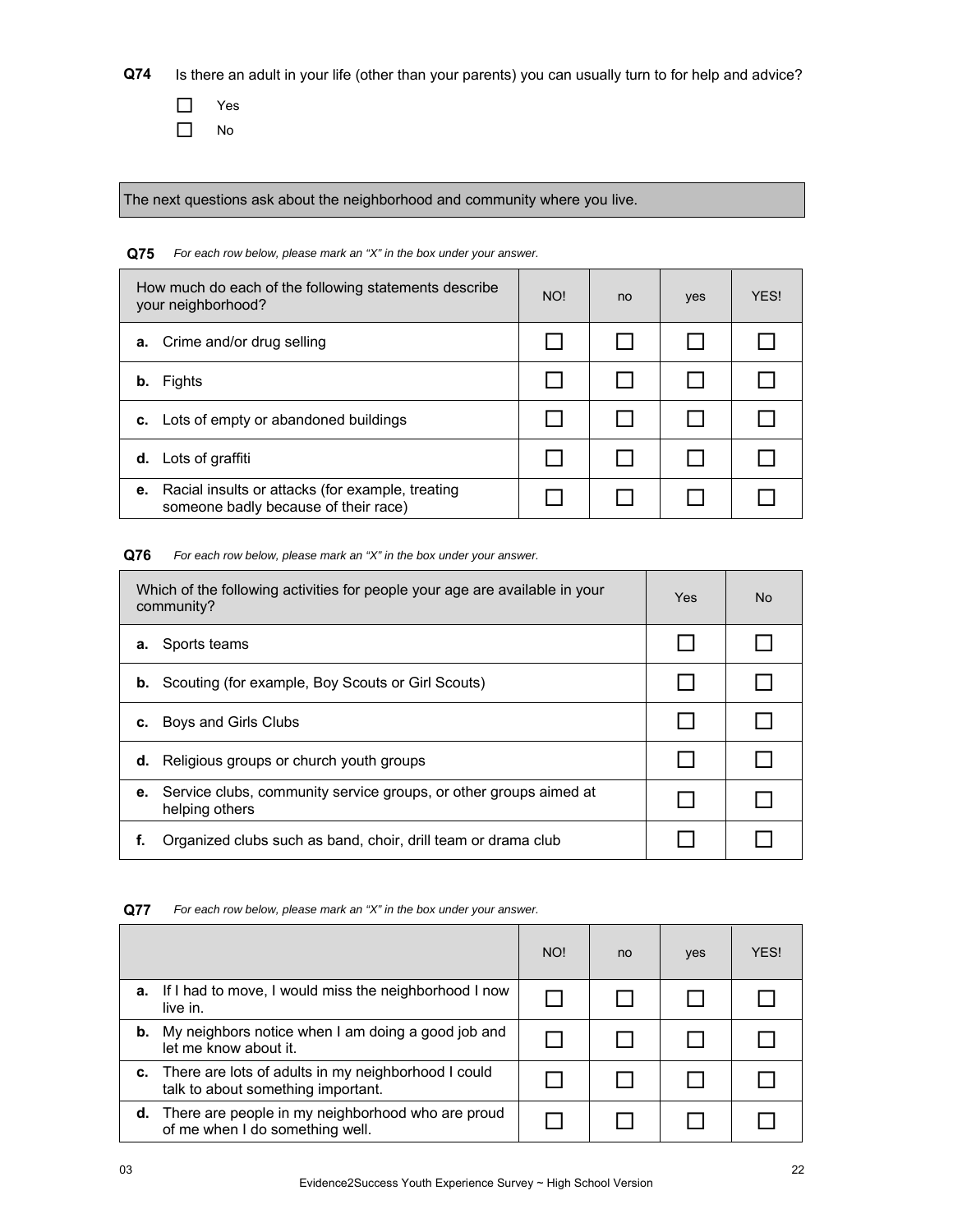| <b>e.</b> There are people in my neighborhood who encourage |  |  |
|-------------------------------------------------------------|--|--|
| me to do my best.                                           |  |  |

#### **Q78** *For each row below, please mark an "X" in the box under your answer.*

|                                               | NO! | no | yes | YES! |
|-----------------------------------------------|-----|----|-----|------|
| I like my neighborhood.<br>а.                 |     |    |     |      |
| I feel safe in my neighborhood.<br>b.         |     |    |     |      |
| I'd like to get out of my neighborhood.<br>С. |     |    |     |      |

# **Q79** How many times have you changed homes since kindergarten?

- $\n **•**$  Never
- $\Box$  1 or 2 times
- $\Box$  3 or 4 times
- $\Box$  5 or 6 times
- $\Box$  7 or more times

**Q80** Have you changed homes in the **past year** (12 months)?

- Yes
- $\Box$  No
- **Q81** How many times have you changed schools (including changing from elementary to middle or middle to high school) since kindergarten?
	- $\Box$  Never
	- $\Box$  1 or 2 times
	- $\Box$  3 or 4 times
	- $\Box$  5 or 6 times
	- $\Box$  7 or more times
- **Q82** Have you changed schools (including changing from elementary to middle or middle to high school) in the **past year** (12 months)?
	- Yes
	- $\Box$  No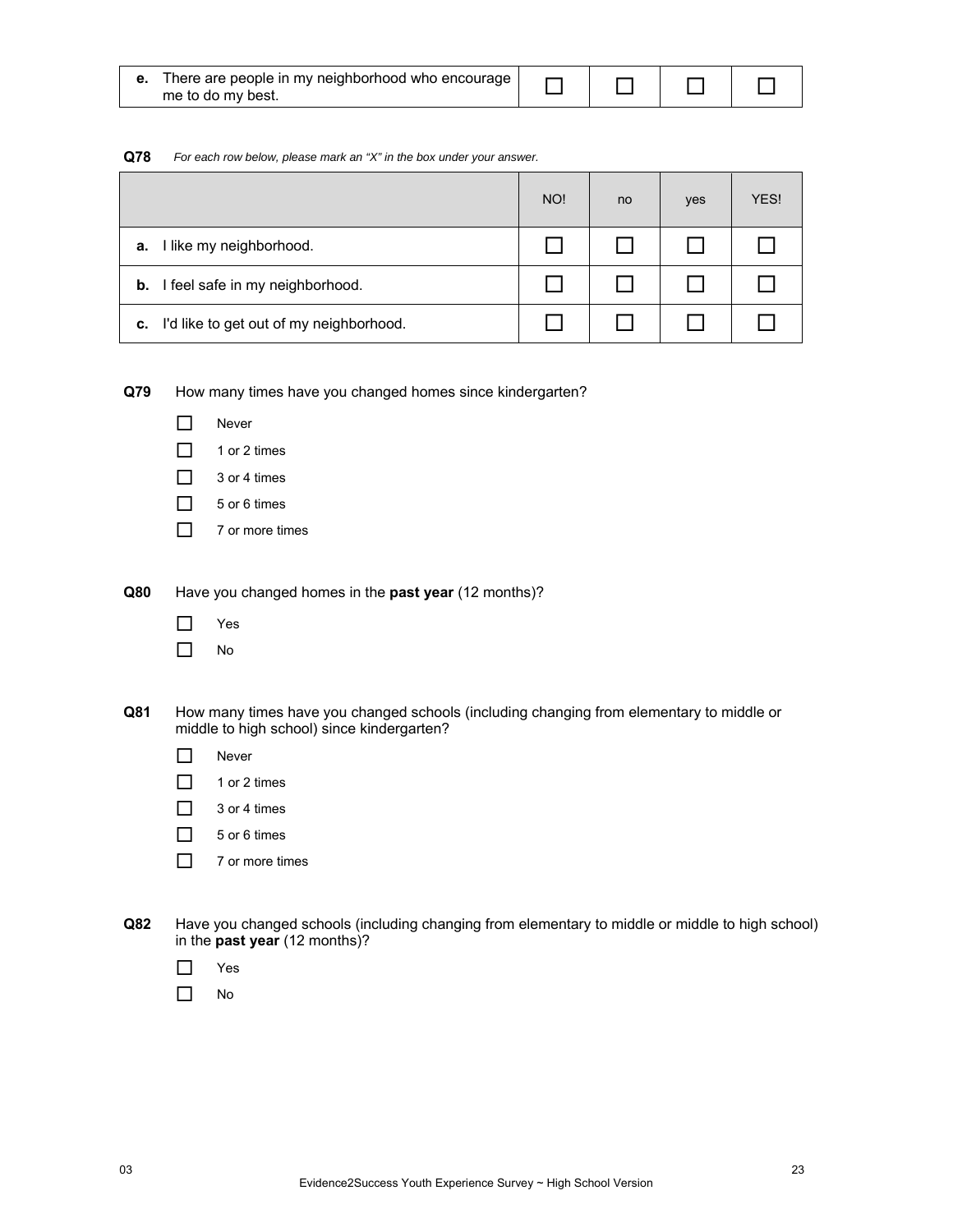| Q83 | If a group of neighborhood children were skipping school and hanging out on a street corner, how |
|-----|--------------------------------------------------------------------------------------------------|
|     | likely is it that your neighbors would do something about it?                                    |

| Very unlikely |
|---------------|
|               |

| Unlikely |
|----------|
|          |

- Neither likely nor unlikely
- $\Box$  Likely
- **D** Very likely

| Q84 |                                              | If there was a fight in front of your house and someone was being beaten or threatened, how likely |
|-----|----------------------------------------------|----------------------------------------------------------------------------------------------------|
|     | is it that your neighbors would break it up? |                                                                                                    |

| Very unlikely |  |
|---------------|--|
|---------------|--|

- □ Unlikely
- $\Box$  Neither likely nor unlikely
- $\Box$  Likely
- **D** Very likely

**Q85** People around here are willing to help their neighbors.

| Strongly disagree |
|-------------------|
|-------------------|

- $\n *Disagree*\n$
- Neither agree nor disagree
- Agree
- **Strongly agree**

**Q86** People in this neighborhood can be trusted.

- Strongly disagree
- Disagree
- Neither agree nor disagree
- Agree
- Strongly agree

The next few questions are about race and discrimination.

**Q87** In the **past year** (12 months), how often have you been treated badly by other people because of your race?

- Never
- **Narely**
- □ Sometimes
- $\Box$  Often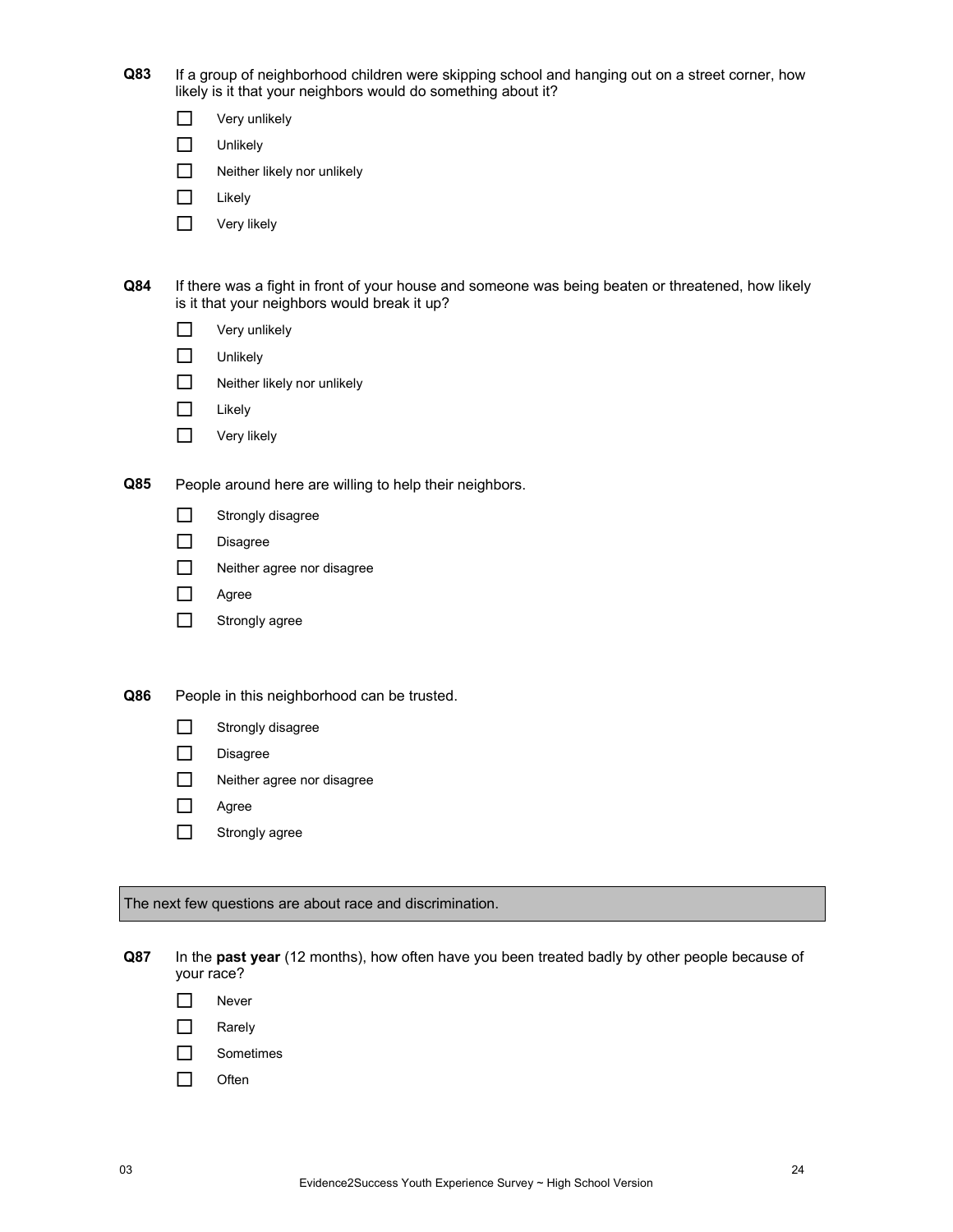**Q88** Do you think it will be harder for you to get ahead in life because of your race?

A lot harder

Somewhat harder

- $\Box$  A little harder
- $\Box$  Not at all harder

**Q89** In the **past year** (12 months), how much negative discrimination have you experienced because of your race?

- $\Box$  A lot
- □ Some
- $\Box$  A little
- □ None

The final question asks about you and this survey.

**Q90** How honest were you in filling out this survey?

- $\Box$  I was very honest
- $\Box$  I was honest much of the time
- $\Box$  I was honest some of the time
- $\Box$  I was honest once in a while
- $\Box$  I was not honest at all